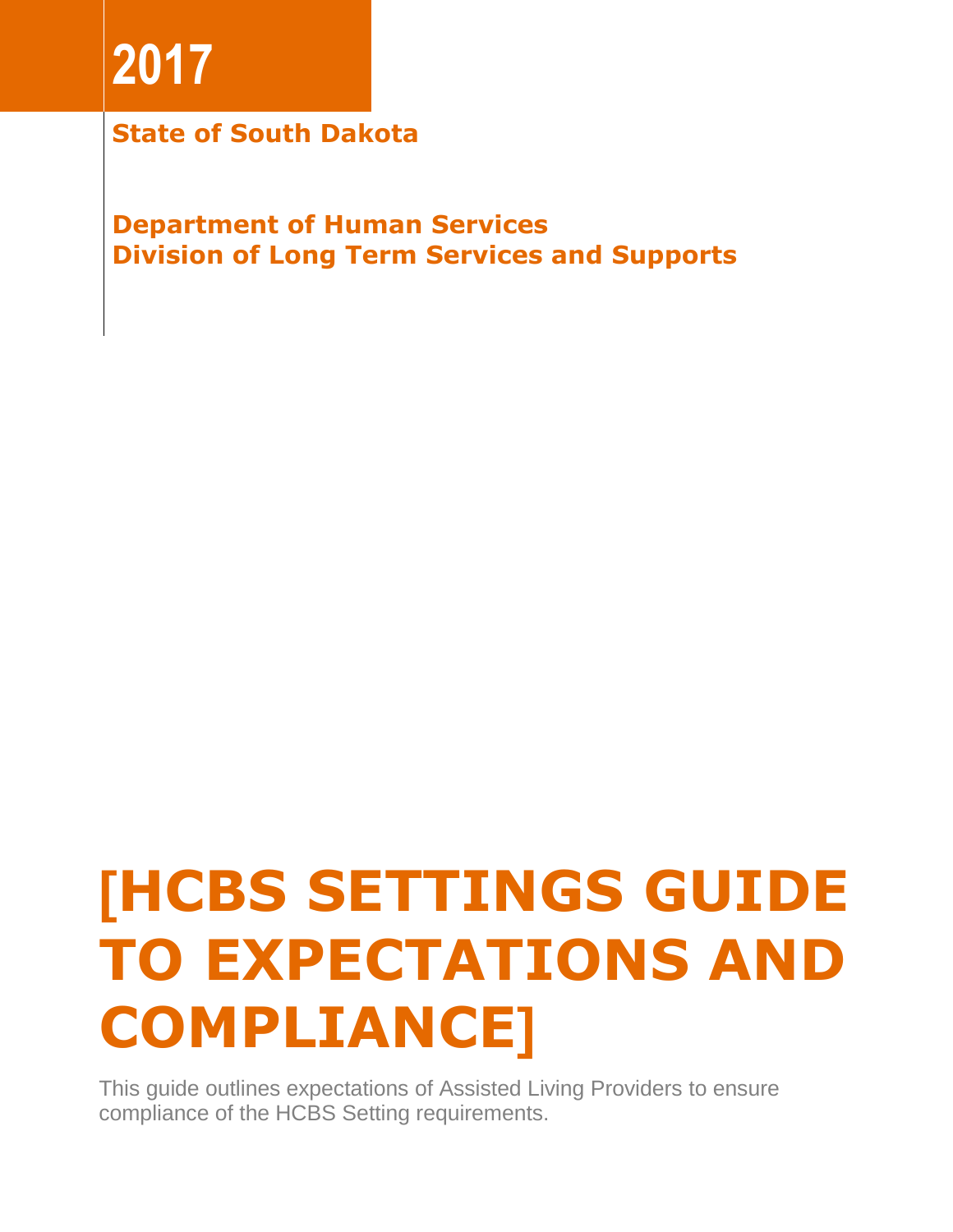State of South Dakota | 1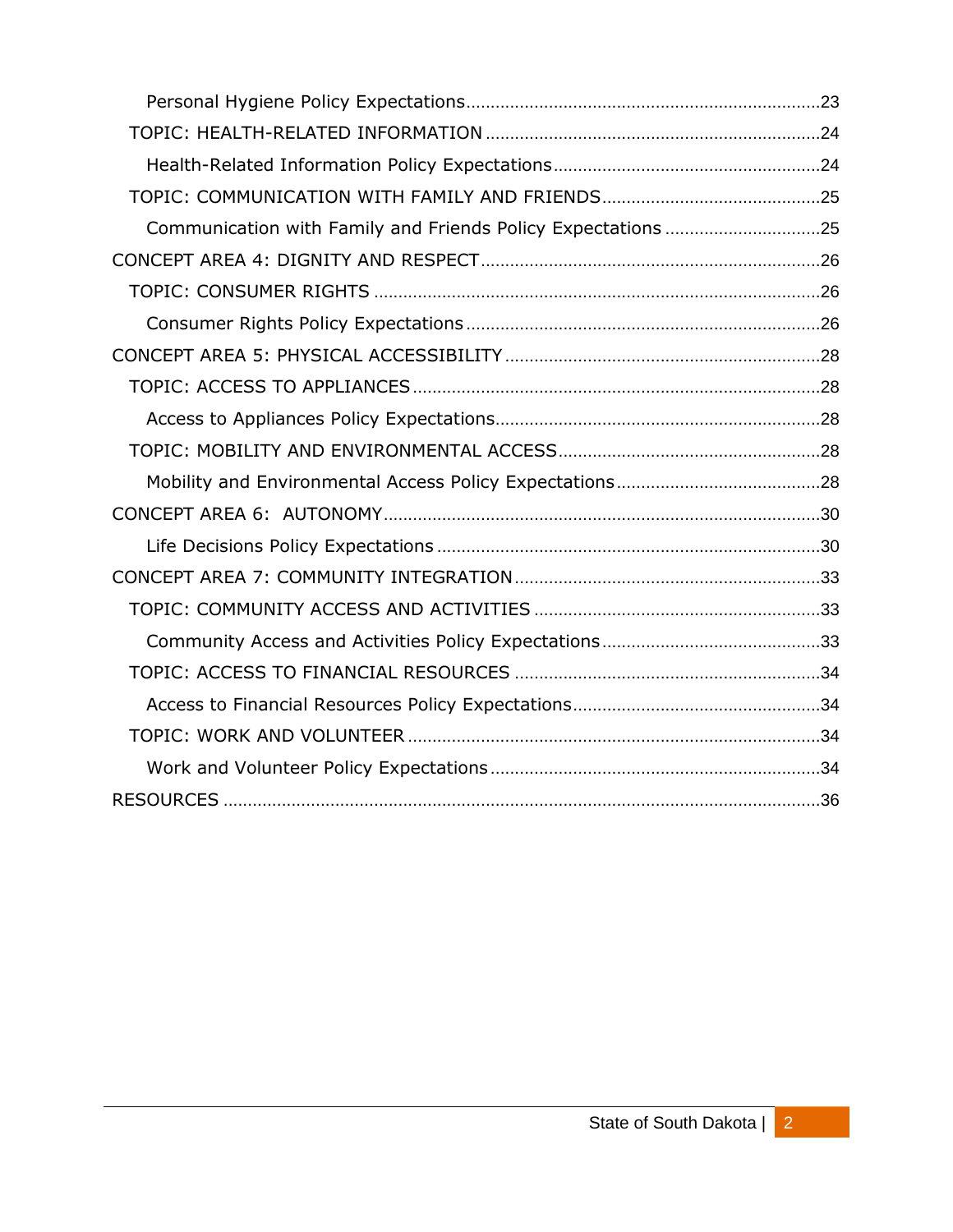# <span id="page-3-0"></span>**DEFINITIONS**

The following definitions apply:

**"LTSS Care Plan"** is a written person-centered plan developed by the Long Term Services and Supports (LTSS) Specialist with a Consumer, as well as any people the Consumer chooses, and must be finalized and agreed to, with the informed consent of the Consumer in writing, and signed by all individuals and providers responsible for its implementation. The LTSS Care Plan reflects the services and supports that are important for the individual to meet the needs identified through an assessment of need, as well as what is important to the individual with regard to preferences for the delivery of such services and supports. If a Consumer needs special supports or modifications based upon an assessed health and safety need, it must be individualized, identified and addressed in the LTSS Care Plan. If a Provider is implementing any modifications to any of these federal home and community-based settings requirements, the following must be documented in the LTSS Care Plan in order to justify the modification: 1) Identify a specific and individualized assessed need; 2) Document the positive interventions and supports used prior to any modifications or restrictive interventions; 3) Document less intrusive methods of meeting the need that have been tried but didn't work; 4) Include a clear description of the condition that is directly proportionate to the specific assessed need; 5) Include regular collection and review of data to measure the ongoing effectiveness of the modification; 6) Include established time limits for periodic reviews to determine if the modification is still necessary or can be terminated; 7) Include the informed consent of the Consumer; 8) Include an assurance that interventions and supports will cause no harm to the Consumer. The Provider must notify the LTSS Specialist whenever a change in the Consumer occurs and/or a modification may be necessary. The Provider is expected to provide input and participate in the development of the initial and ongoing LTSS Care Plan.

**"Consumer"** refers to recipients of HCBS supports and services who are residing in an Assisted Living Center.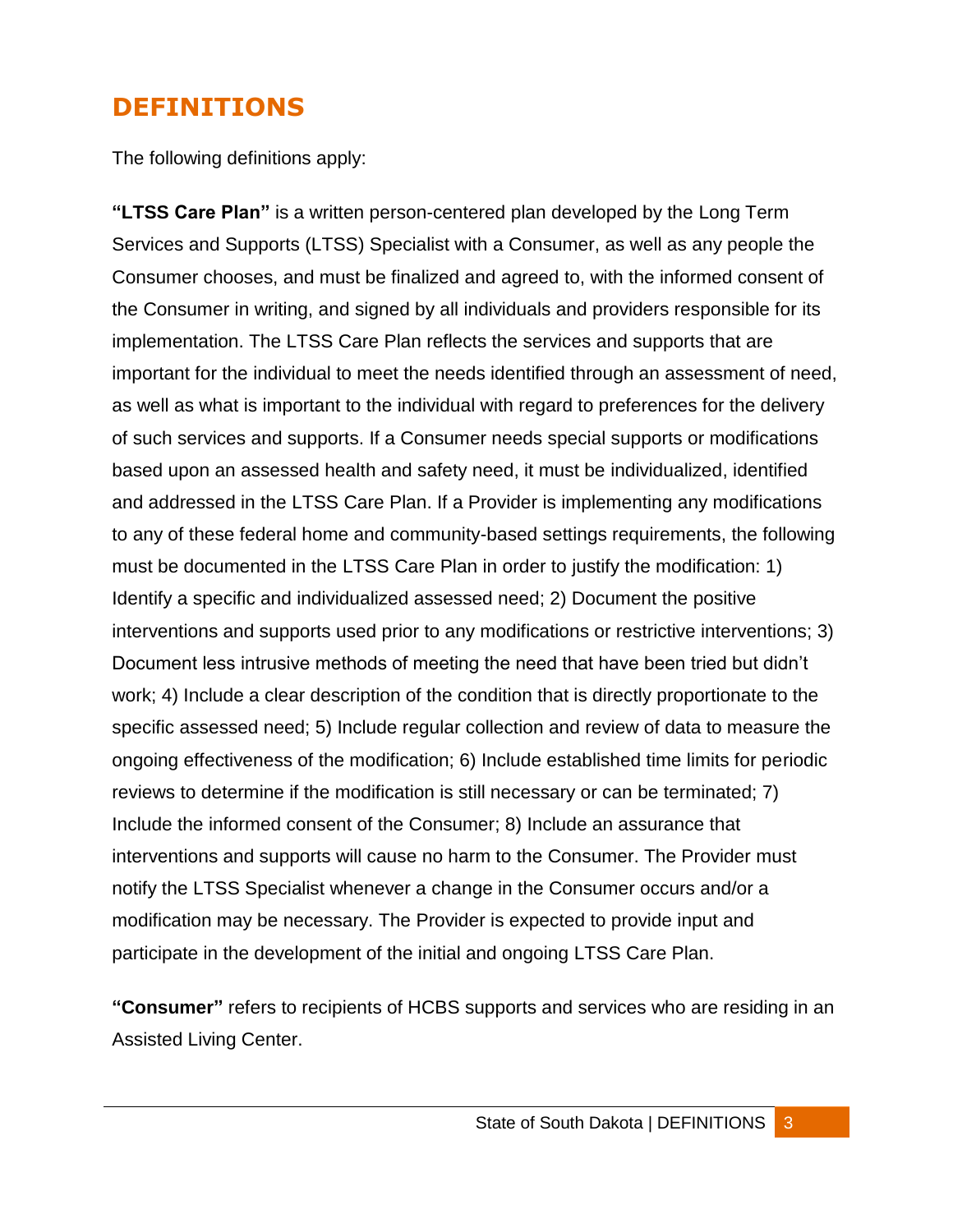**"Key Concept Areas"** refers to seven key categories requiring Provider compliance per the HCBS Settings Final Rule including: Concept Area 1: Location; Concept Area 2: Living Arrangements; Concept Area 3: Privacy; Concept Area 4: Dignity and Respect; Concept Area 5: Physical Accessibility; Concept Area 6: Autonomy; and Concept Area 7: Community Integration.

**"Legal Representative"** refers to one who represents or stands in the place of another under authority recognized by law especially with respect to the other's property or interests; one acting under a power of attorney.

**"Provider"** refers to the person who is responsible for managing the Assisted Living Center and/or staff employed at the Assisted Living Center.

**"Representative Payee"** refers to a Provider who acts as the receiver of income for a Consumer who is not fully capable of managing his/her own benefits.

**"Setting"** refers to a homelike, non-institutional Assisted Living Center that is integrated in and supports full access to the greater community and has been selected by the Consumer from among setting options including non-disability specific settings and an option for a private unit in a residential setting.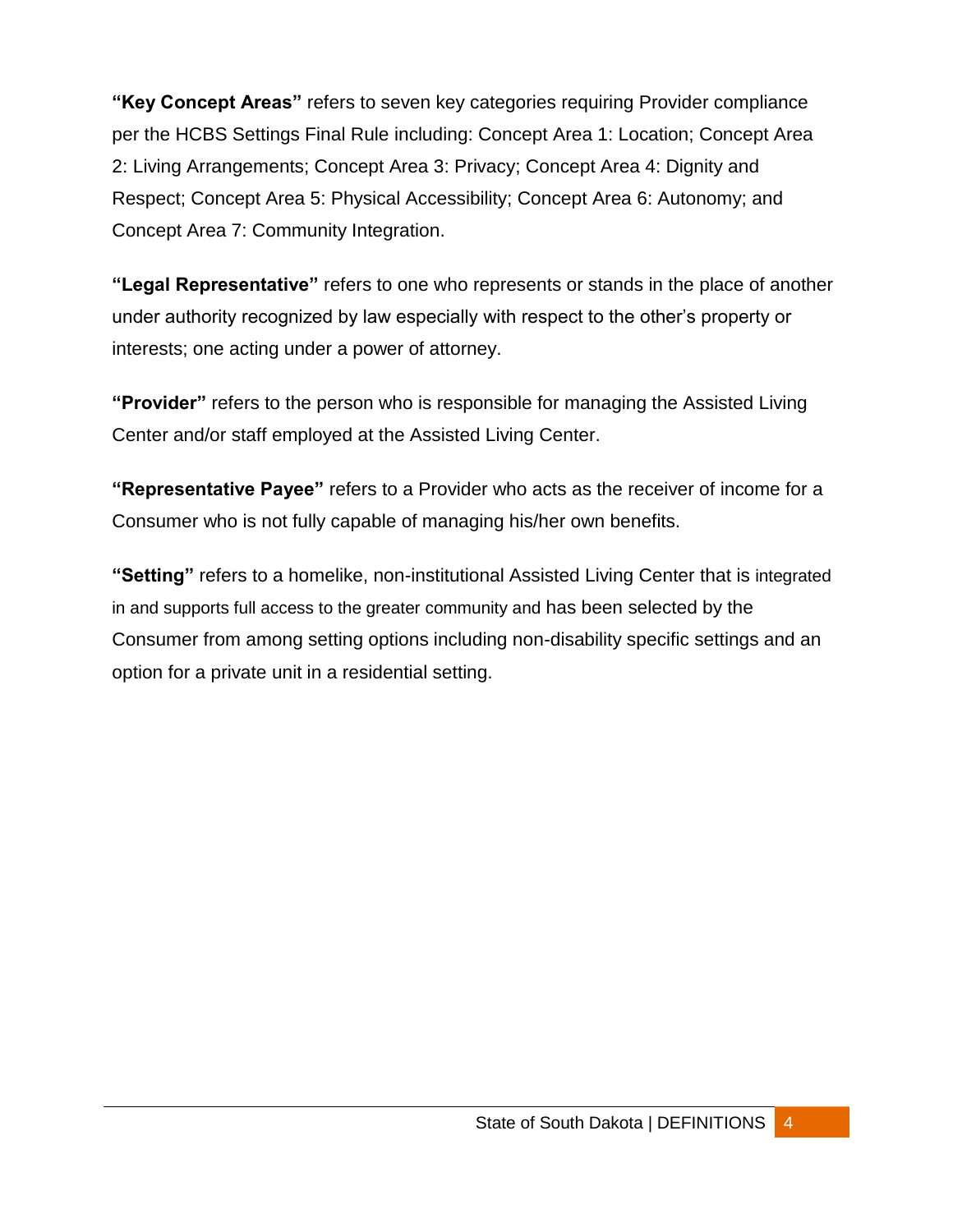# <span id="page-5-0"></span>**INTRODUCTION**

On January 16, 2014 the Centers for Medicare and Medicaid Services (CMS) released a **[Final Rule](https://www.medicaid.gov/Medicaid-CHIP-Program-Information/By-Topics/Long-Term-Services-and-Supports/Home-and-Community-Based-Services/Home-and-Community-Based-Services.html)** regarding Home and Community-Based Services (HCBS) Setting requirements. The final rule establishes an outcome-oriented definition of home and community-based (HCBS) settings, as opposed to previous definitions that were based solely on a setting's location, geography or physical characteristics. The intent of this is to ensure Consumers in Medicaid's HCBS waiver programs receive services and supports in the most integrated setting and have full access to the benefits of community living.

The final rule requires that all home and community-based settings meet certain qualifications. These include:

- The setting is integrated in and supports full access to the greater community;
- Is selected by the Consumer from among setting options;
- Ensures Consumer rights of privacy, dignity and respect, and freedom from coercion and restraint;
- Optimizes autonomy and independence in making life choices; and
- Facilitates choice regarding services and who provides them.

The final rule also includes additional requirements for provider-owned or controlled home and community-based residential settings. These requirements include:

- The Consumer has a lease or other legally enforceable agreement providing similar protections;
- The Consumer has privacy in their unit including lockable doors, choice of roommates and freedom to furnish or decorate the unit;
- The Consumer controls his/her own schedule including access to food at any time;
- The Consumer can have visitors at any time; and
- The setting is physically accessible.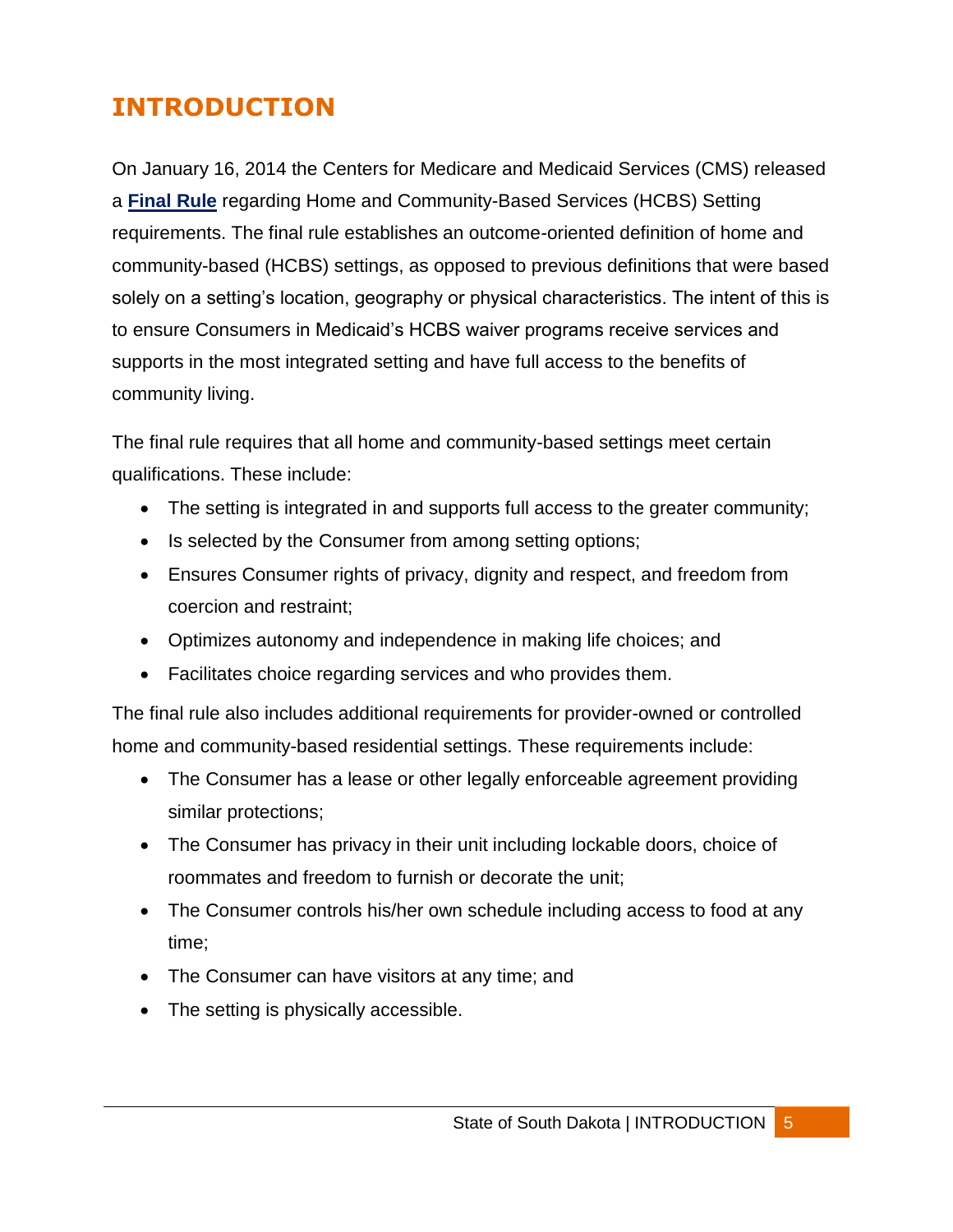For more information about the Final Rule, you are encouraged to visit the Department of Social Services' website, **<http://dss.sd.gov/sdmedx/HCBS>**. Providers must be in full compliance with the HCBS Setting Final Rule by **March 17, 2019**.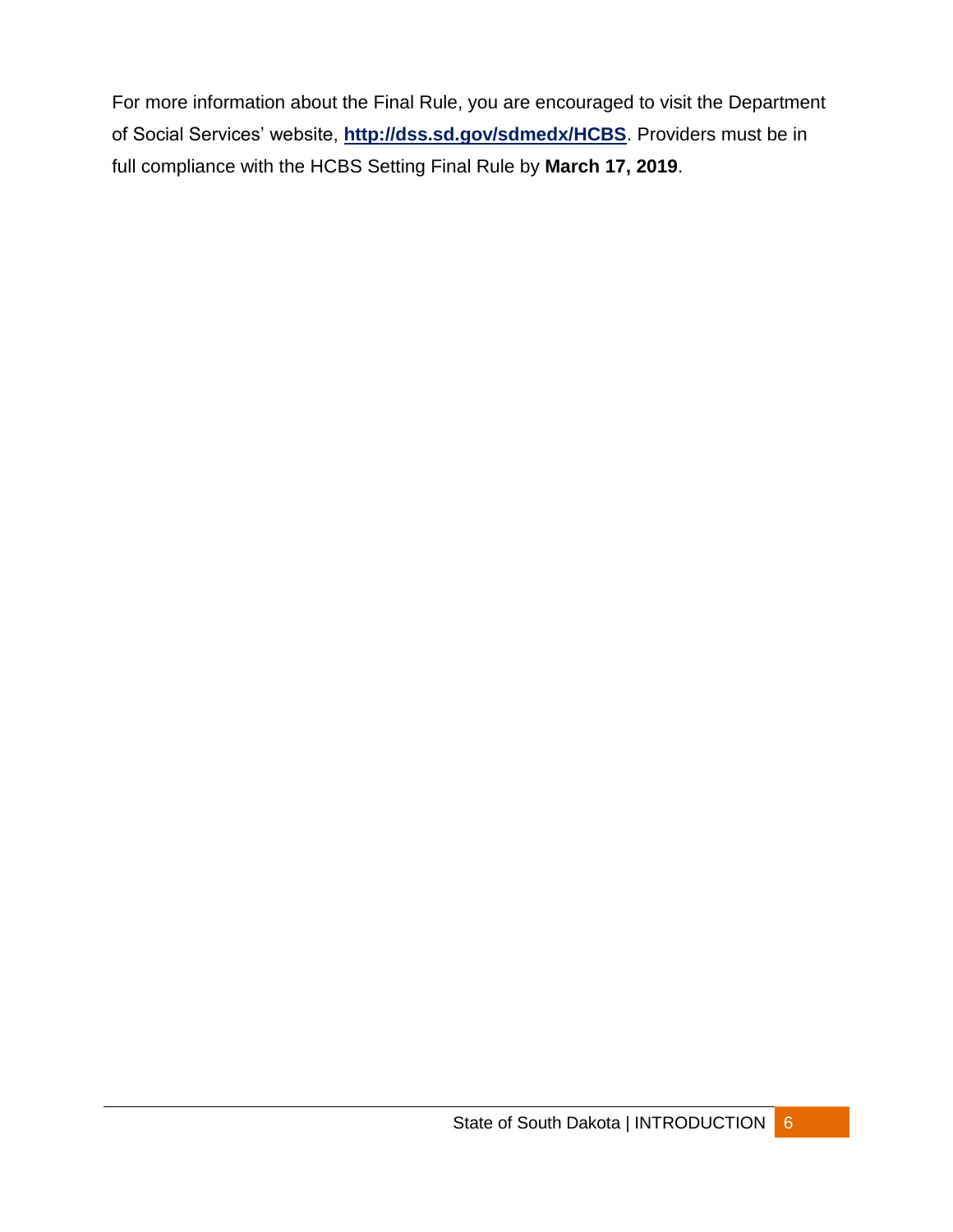# <span id="page-7-0"></span>**DISCLAIMER**

This *HCBS Settings Guide to Expectations and Compliance* document is intended to be an easy to understand interpretation of the requirements under the Centers for Medicare and Medicaid Services regulations, and South Dakota's expectations within the seven key Concept Areas for Provider compliance.

This document in no way reduces, diminishes or changes the obligation of the Provider to comply with all federal and state laws and regulations as well as the Assisted Living Provider Addendum to the SD Medicaid Provider Agreement and South Dakota's Statewide Transition Plan. This guidance document is exemplary in nature and is not intended to be comprehensive.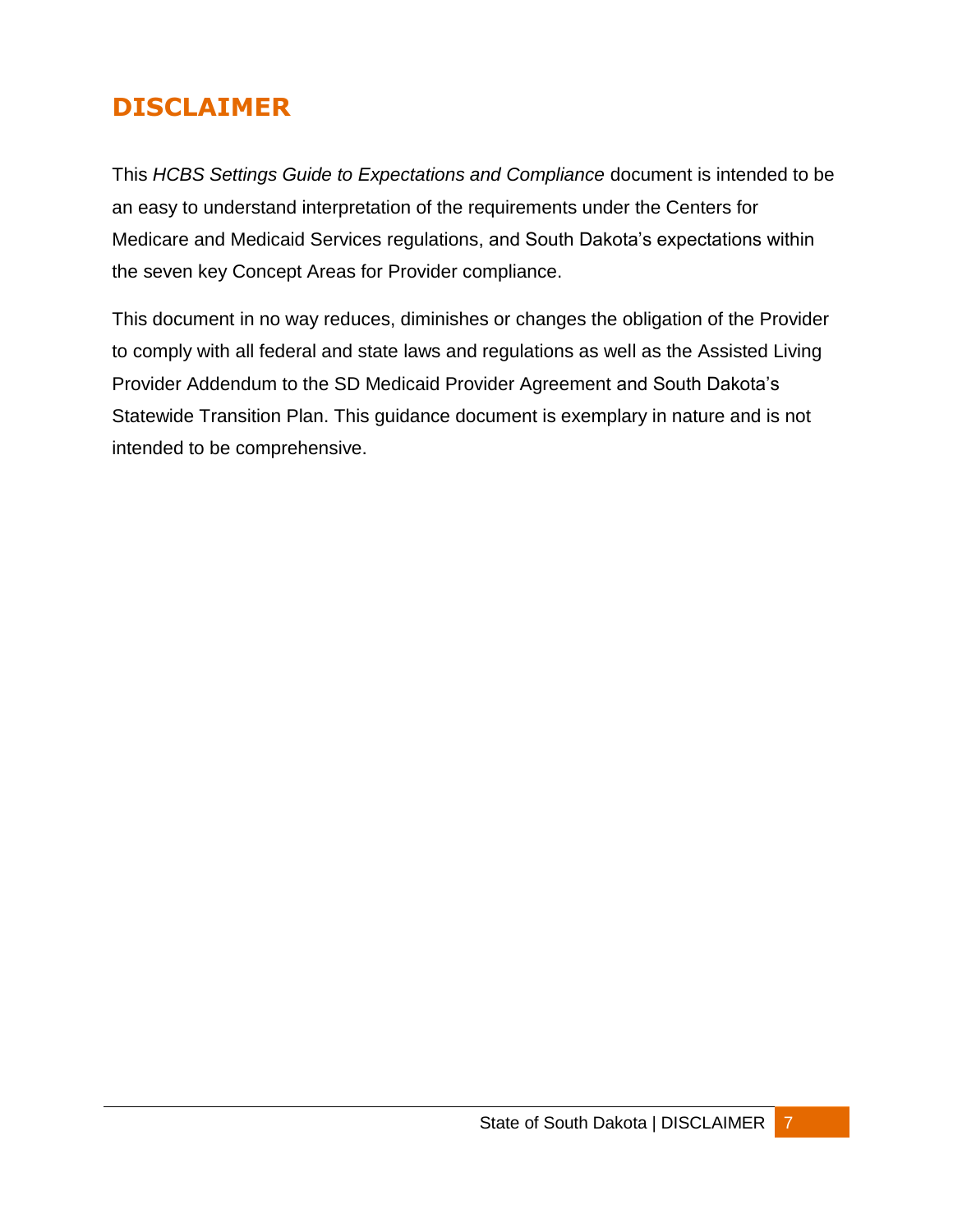# <span id="page-8-0"></span>**PROVIDER POLICY REQUIREMENTS**

All Providers must establish policies within each of the seven Concept Areas that are consistent with state and federal regulations, including the Home and Community-Based Settings Final Rule and the Assisted Living Provider Addendum to the SD Medicaid Provider Agreement. The policies and regulations will enhance the quality of home and community-based services (HCBS) and provide additional protections to Consumers that receive services.

All Providers must post the policies in a common area of the Setting.

Refer to the Provider Policy Expectations section of this guide for more information.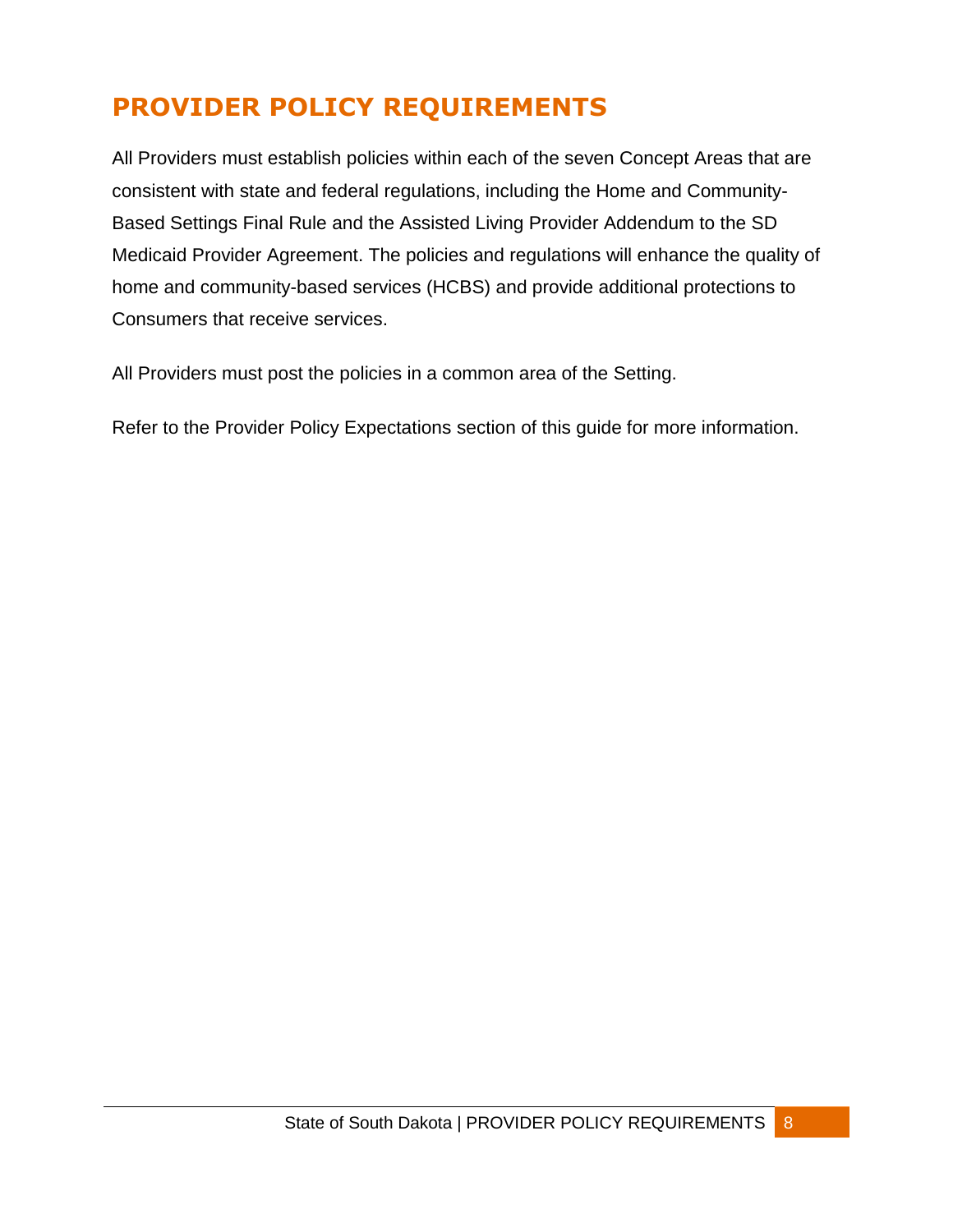# <span id="page-9-0"></span>**PROVIDER POLICY EXPECTATIONS**

The Provider's Policy must include the following characteristics and criteria:

- 1. Address each of the identified Concept Areas:
	- a. Concept Area 1: Location
		- i. Choice
		- ii. Equal Access
		- iii. Visitors
	- b. Concept Area 2: Living Arrangements
		- i. Admissions Agreement
		- ii. Access to Financial Resources
		- iii. Personal Effects
		- iv. Access to Food
		- v. Services
		- vi. Grievance Procedures
	- c. Concept Area 3: Privacy
		- i. Bedroom or Apartment Door Locks
		- ii. Roommate Choice
		- iii. Personal Hygiene
		- iv. Health-Related Information
		- v. Communication with Family and Friends
	- d. Concept Area 4: Dignity and Respect
		- i. Consumer Rights
	- e. Concept Area 5: Physical Accessibility
		- i. Access to Appliances
		- ii. Mobility and Environmental Access
	- f. Concept Area 6: Autonomy
		- i. Life Decisions
	- g. Concept Area 7: Community Integration
		- i. Community Access
		- ii. Consumer Activities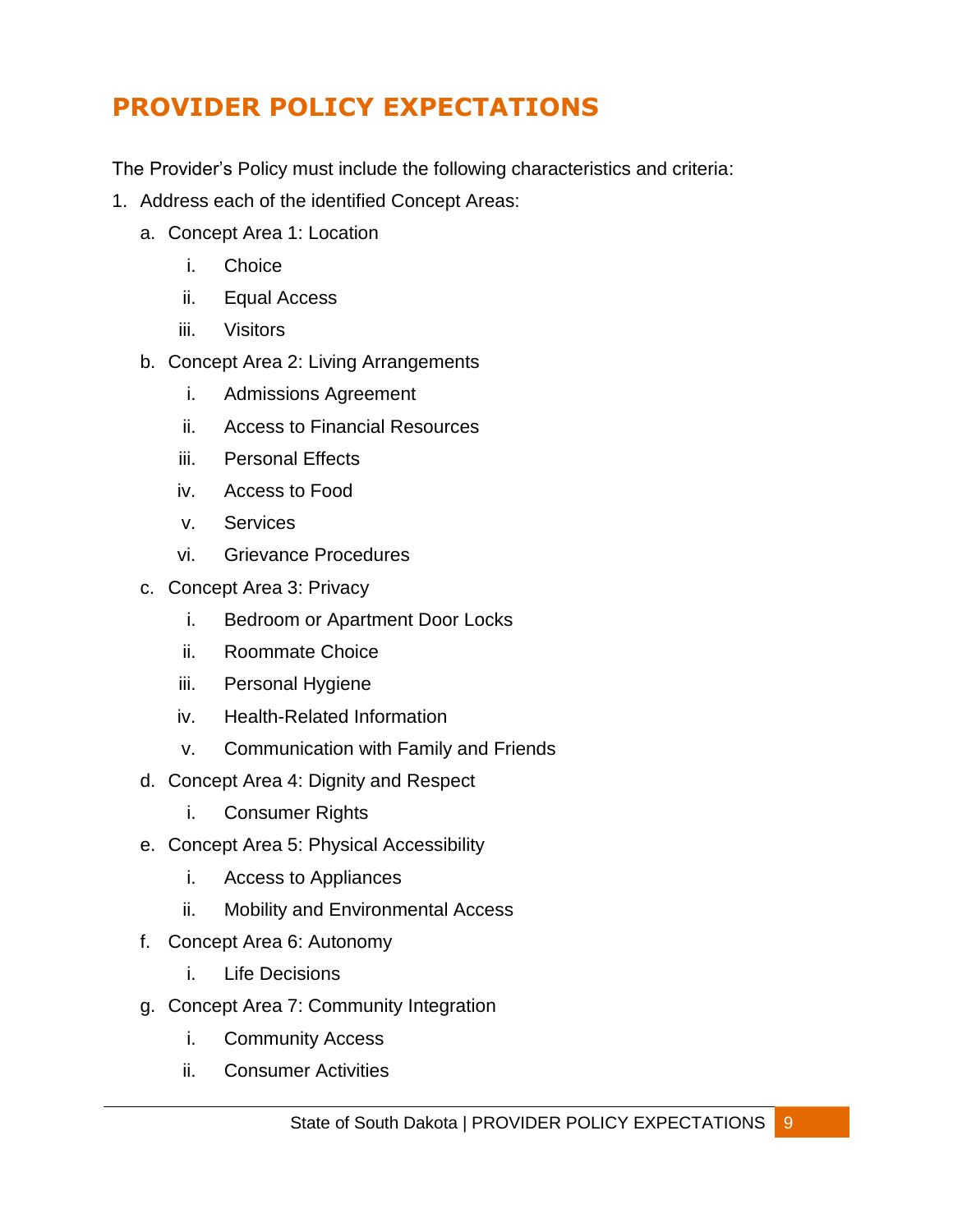- iii. Work and Volunteer
- 2. Address protocol for when a Consumer requires restrictions within any Concept Area

a. Any changes, limits or restrictions identified through the assessment process within any Concept Area must be documented by the Provider on the "Assisted Living Request for Modifications to LTSS Care Plan" form, agreed to and signed by the Consumer, and submitted to the Consumer's LTSS Specialist so the restriction can be reviewed for necessity and justified and documented in the Consumer's LTSS Care Plan. The Provider must include the following information on the "Assisted Living Request for Modifications to LTSS Care Plan" form in order to justify the restriction:

- i. A description of the restriction being imposed.
- ii. A specific and individualized assessed need(s) related to the need for a restriction.
- iii. The positive interventions and supports used prior to any modifications to the LTSS Care Plan.
- iv. Less intrusive methods of meeting the need and those that have been tried but did not work.
- v. A clear description of the condition that is directly proportionate to the specific assessed need.
- vi. Regular collection and review of data to measure the ongoing effectiveness of the modification.
- vii. Established time limits for periodic reviews to determine if the modification is still necessary or can be terminated.
- viii. The informed consent of the Consumer.
- ix. An assurance that interventions and supports will cause no harm to the Consumer.
	- The Provider may not implement a restriction until the LTSS Specialist has signed the "Assisted Living Request for Modifications to LTSS Care Plan" form.
- 3. Be written in an understandable and easy to read format.
- 4. Be easily accessible.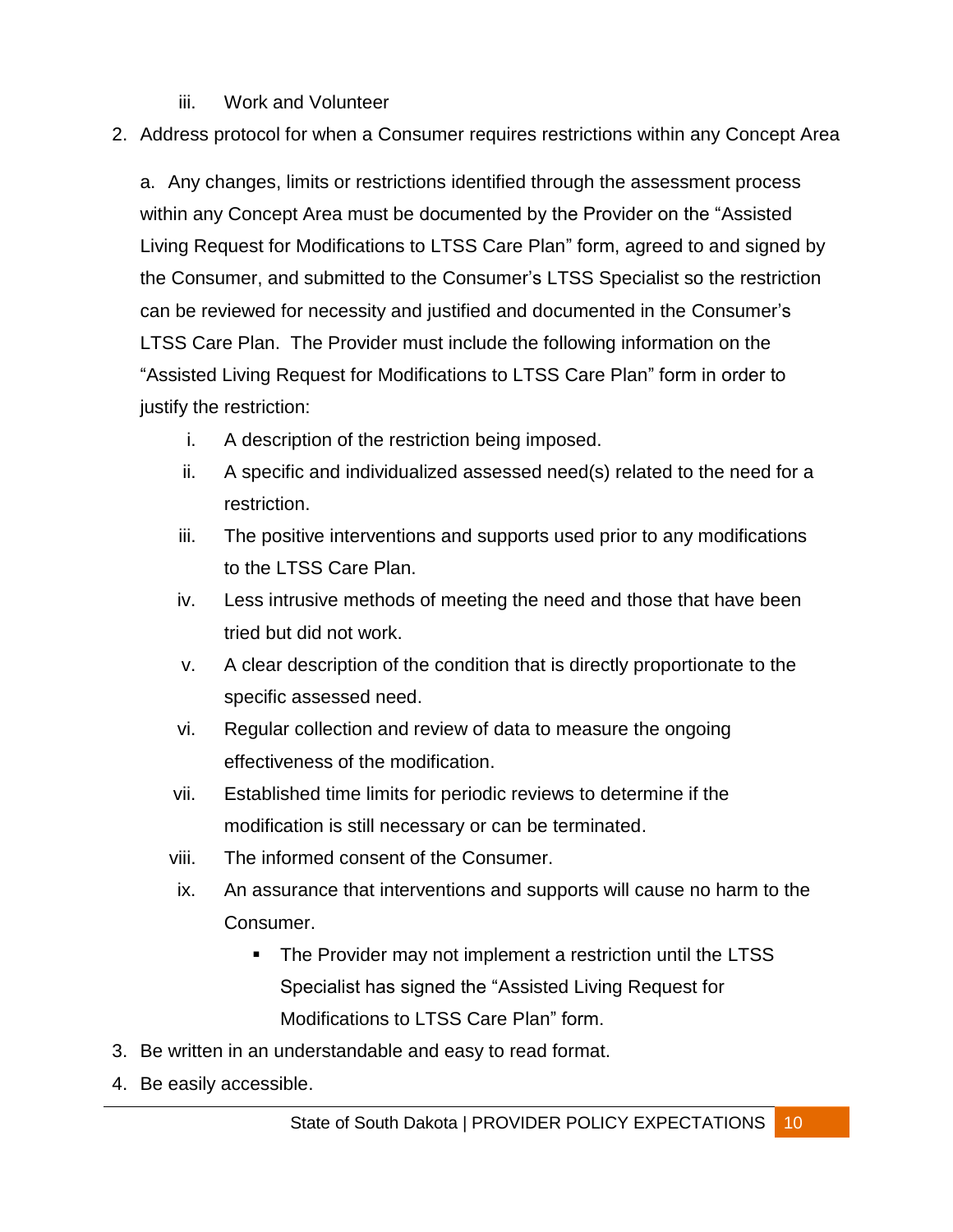- 5. Be provided upon admission.
- 6. Apply equally to all Consumers, regardless of payment source, care needs, or type of disability.
- 7. Address how the Provider will ensure that services are provided in a manner consistent with the LTSS Care Plan.
- 8. Address how staff will be trained to ensure understanding of the requirements of the policy.
- <span id="page-11-0"></span>9. State that the Provider, along with the Consumer and the Long Term Services and Supports (Case Manager), must identify any known limits or restrictions of a Consumer relative to each topic within each Concept Area. Any limits or restrictions must be justified and documented in the LTSS Care Plan. Documentation must include a specific and individualized assessed need(s); the positive interventions and supports used prior to any modifications to the LTSS Care Plan; less intrusive methods of meeting the need that have been tried but did not work; a clear description of the condition that is directly proportionate to the specific assessed need; regular collection and review of data to measure the ongoing effectiveness of the modification; established time limits for periodic reviews to determine if the modification is still necessary or can be terminated; the informed consent of the Consumer; and an assurance that interventions and supports will cause no harm to the Consumer.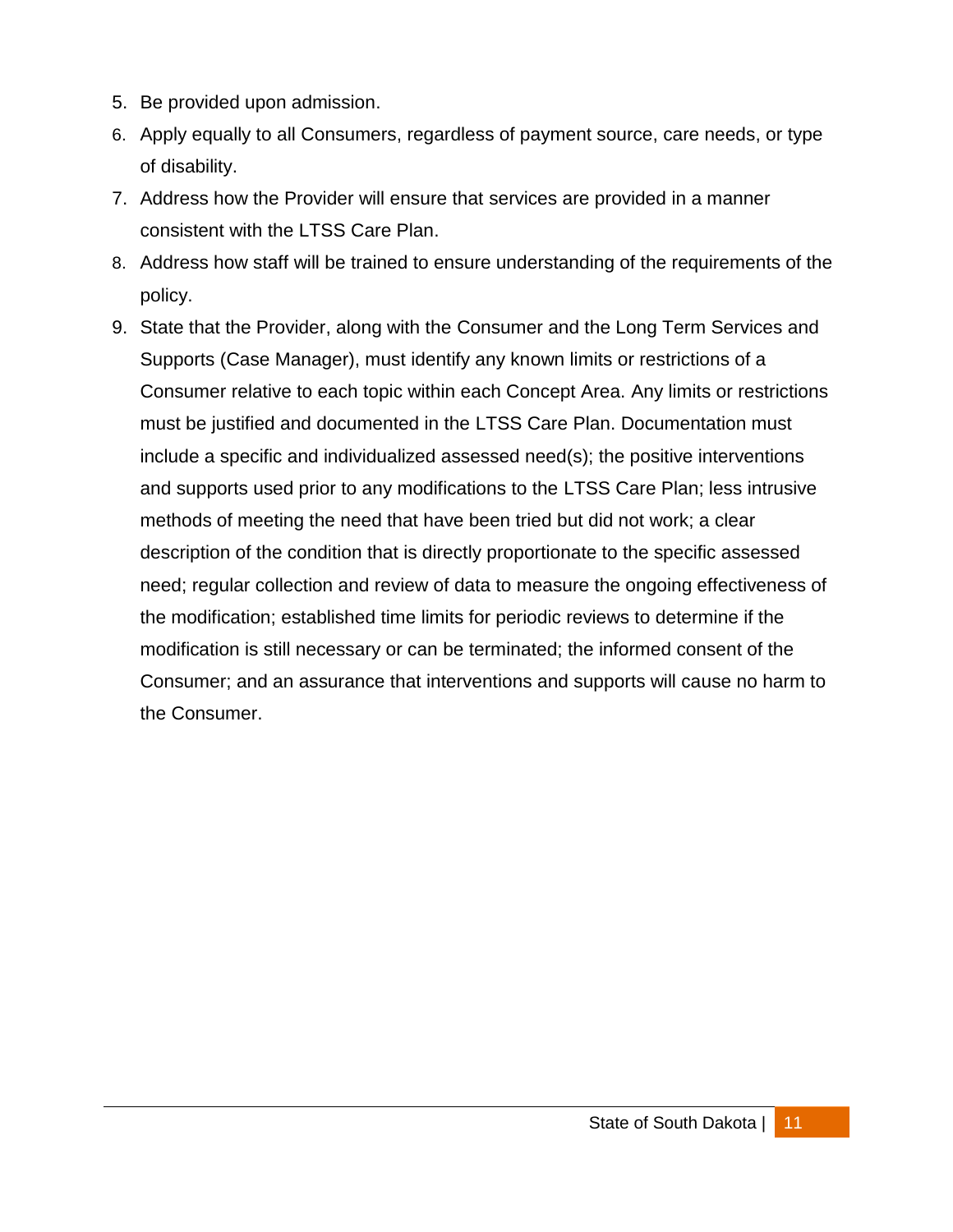# **PROVIDER EXPECTATIONS AND CONCEPT AREAS**

Assisted Living Centers will be assessed for compliance with the HCBS Settings Final Rule based on seven Key Concept Areas including Location, Living Arrangements, Privacy, Dignity and Respect, Physical Accessibility, Autonomy, and Community Integration. The expectations for each of the Key Concept Areas are described in the following pages of the **HCBS Settings Guide to Expectations and Compliance.**  These expectations are in addition to those listed in the **Provider Policy Expectations** section of this guide.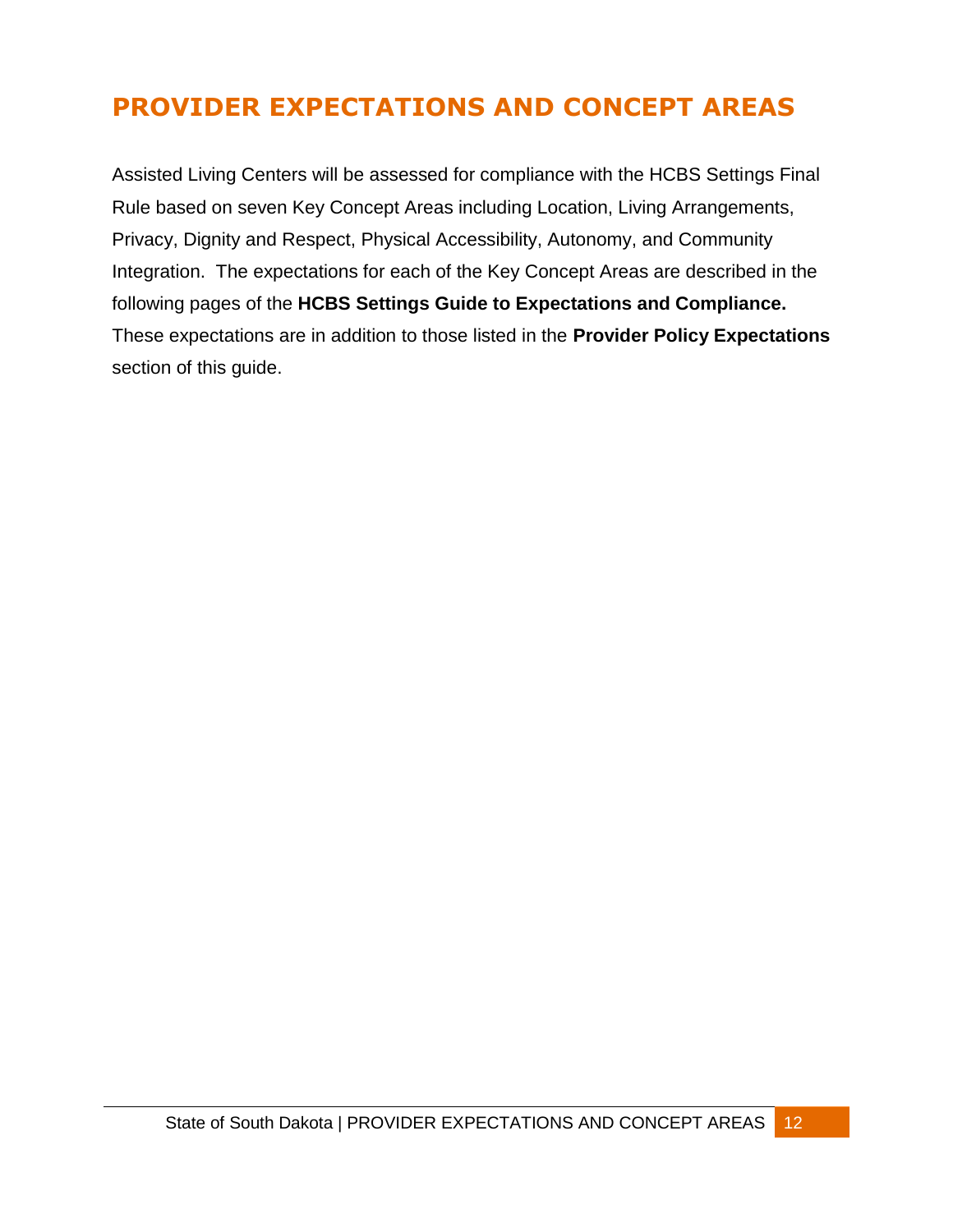# <span id="page-13-0"></span>**CONCEPT AREA 1: LOCATION**

The HCBS Settings Final Rule requires all Consumers residing in an Assisted Living Center to be able to choose where they live from among setting options including nondisability specific settings, have visitors of their choosing at any time, and have access throughout the Assisted Living Center and the community, regardless of payment source, care needs, or type of disability.

## <span id="page-13-1"></span>**TOPIC: CHOICE**

In general:

- All Consumers are given choice of available options regarding where to live and receive services.
- All Consumers are given an opportunity to visit other settings and make informed choices about where to live and where to receive services.
- The options considered by the Consumer, and the final choice of settings and services, are documented in the Consumer's LTSS Care Plan.
- All Consumers have a right to receive services in the most integrated setting appropriate to the Consumer's needs, including choosing from non-disability specific settings.

## <span id="page-13-2"></span>**Choice Policy Expectations:**

- The Provider will make a referral to the Long Term Services and Supports Specialist (Case Manager) when:
	- o A Consumer makes a request for a change in services or setting;
	- o A Consumer experiences a change in needs; and/or
	- o A Consumer requests a person-centered care planning meeting.
- The Provider will ensure the Setting reflects the Consumer's needs and preferences.
- The Provider will seek approval for any modifications and/or restrictions by completing and submitting the "Assisted Living Request for Modifications to LTSS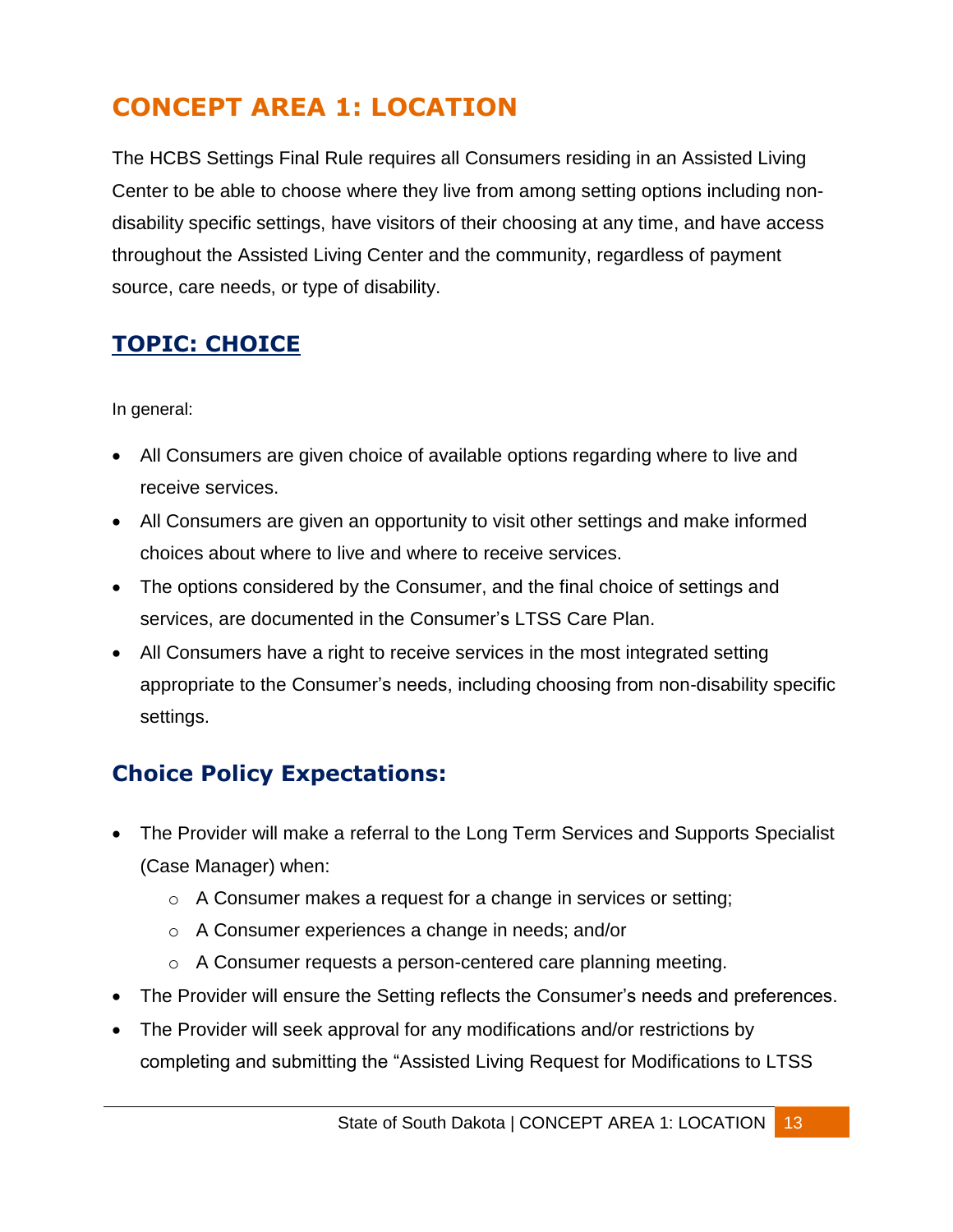Care Plan" form to the Consumer's LTSS Specialist. Refer to the "Provider Policy Expectations" section of this guide for information on how to justify the restriction(s).

## <span id="page-14-0"></span>**TOPIC: EQUAL ACCESS**

In general, Providers must ensure equal access throughout the Assisted Living Center and the community for all Consumers, regardless of payment source, care needs, or type of disability.

## <span id="page-14-1"></span>**Equal Access Policy Expectations**

- All Consumers served by Medicaid have the same access to the broader community as Consumers who are not receiving Medicaid-funded home and community-based services.
- All Consumers served by Medicaid have the same access to the common areas of the Assisted Living Center as Consumers who are not receiving Medicaid-funded home and community-based services.
- All Consumers served by Medicaid live and/or receive services in the same area as those Consumers not served by Medicaid.
- The Provider will seek approval for any modifications and/or restrictions by completing and submitting the "Assisted Living Request for Modifications to LTSS Care Plan" form to the Consumer's LTSS Specialist. Refer to the "Provider Policy Expectations" section of this guide for information on how to justify the restriction(s).

## <span id="page-14-2"></span>**TOPIC: VISITATION**

In general, Providers must have policies and procedures that ensure a Consumer's right to have visitors as they choose.

## <span id="page-14-3"></span>**Visitation Policy Expectations**

 The Provider will allow visitors at any time, unless the restriction is related to a health or safety risk. The Provider is not responsible for lodging, meals, and/or care of visitors.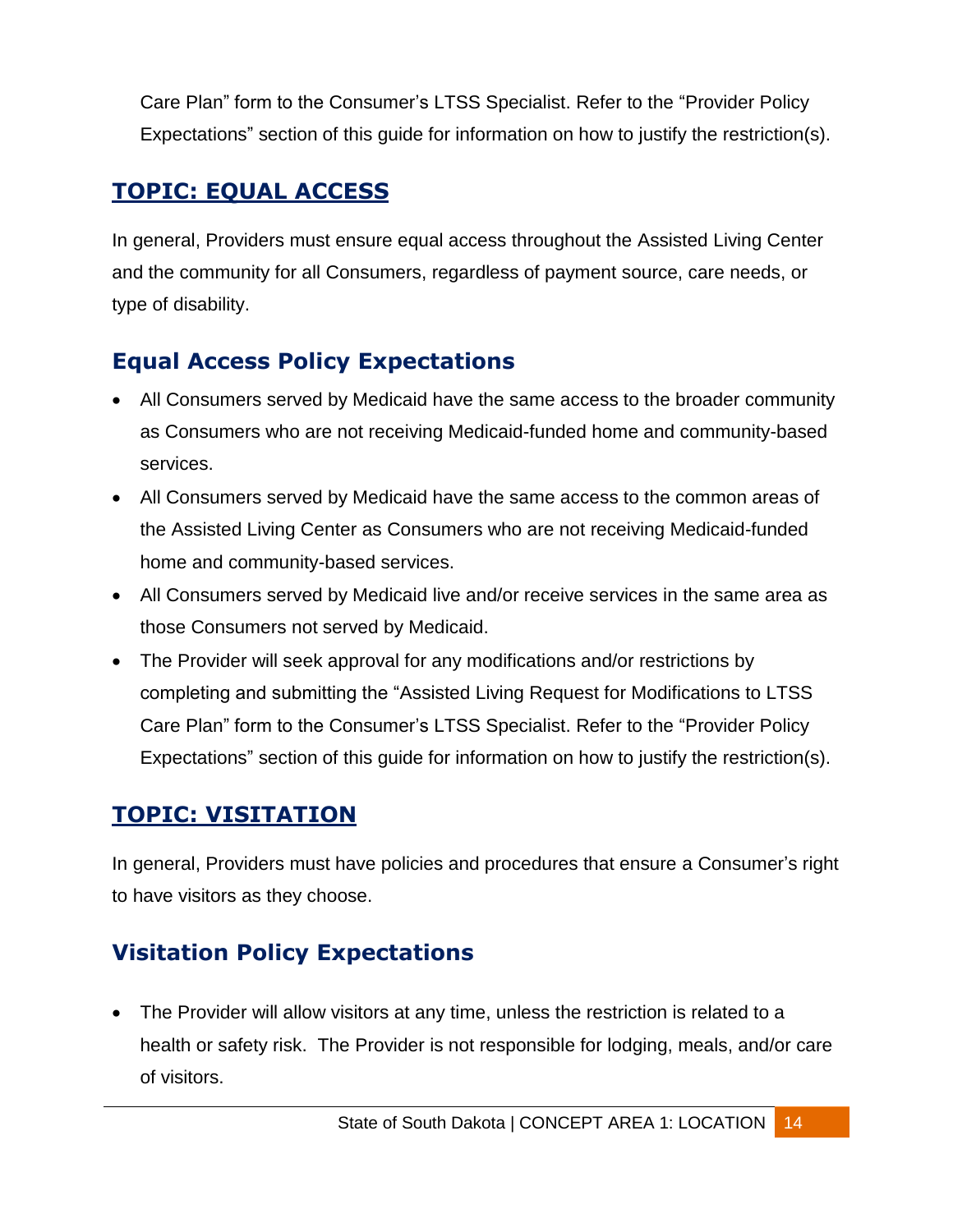- The Provider will have a location where Consumers can visit privately with visitors to ensure privacy and confidentiality of the Consumer and visitors.
- The Provider will make the Visitation policy available to all Consumers and their guests that specifies:
	- o Any limitations on the duration of stay and fees for lodging, visitor meals, etc. The policy may require roommate consent for overnight visitors;
	- $\circ$  Any conditions in which visitors are prohibited and/or restricted due to a risk to the health and safety of Consumers residing at the Assisted Living Center;
	- $\circ$  If visitors are required to sign in;
	- o Any restrictions on visitors who have caused or are causing a disturbance or who pose a health or safety risk to Consumers within the Assisted Living Center.
		- **The Provider will notify Consumers in writing if any visitor restrictions** apply to their guests.
- The Provider will seek approval for any modifications and/or restrictions by completing and submitting the "Assisted Living Request for Modifications to LTSS Care Plan" form to the Consumer's LTSS Specialist. Refer to the "Provider Policy Expectations" section of this guide for information on how to justify the restriction(s).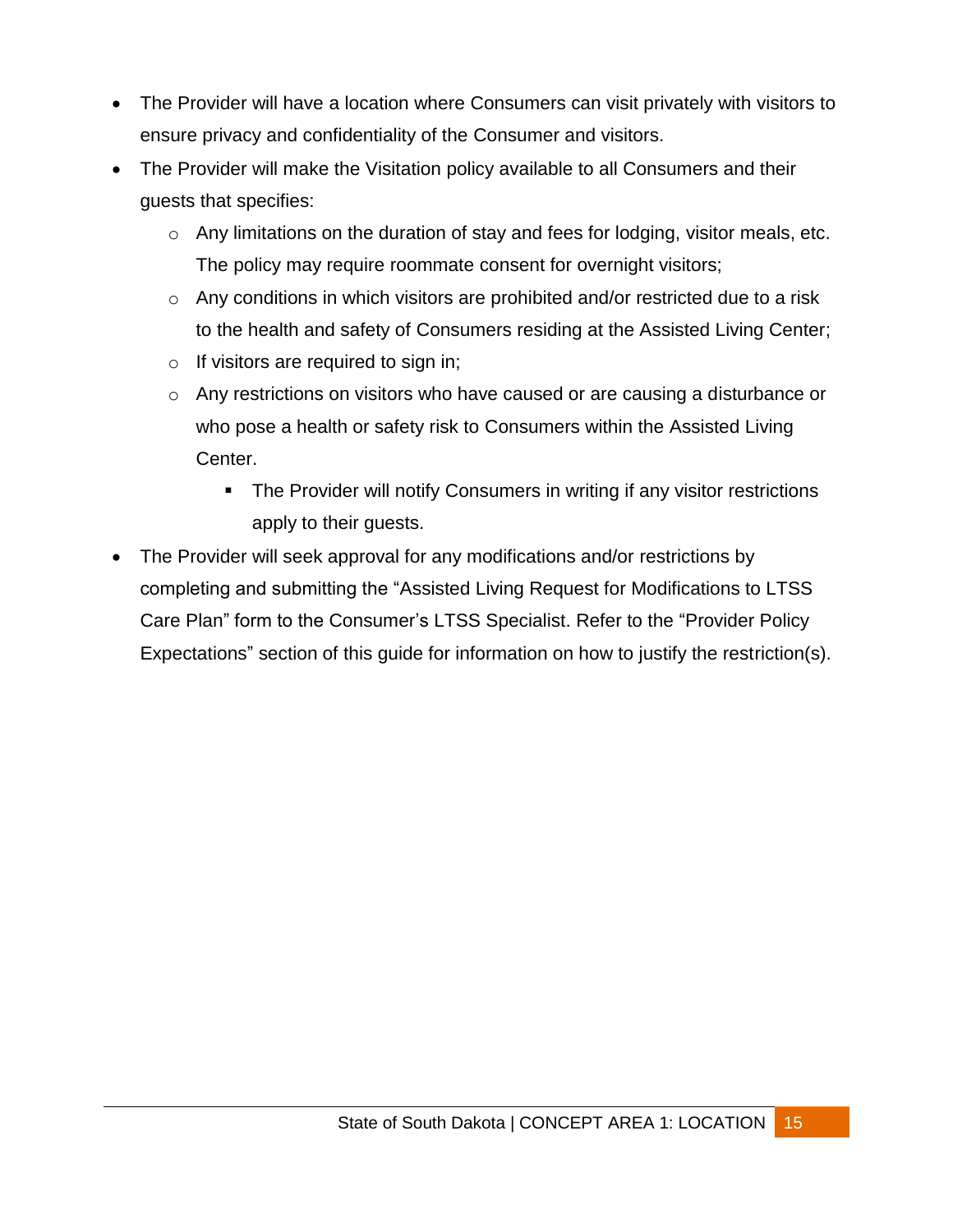# <span id="page-16-0"></span>**CONCEPT AREA 2: LIVING ARRANGEMENTS**

In a provider-owned or controlled residential setting, the unit or dwelling is a specific physical place that can be owned, rented, or occupied under a legally enforceable agreement by the Consumer receiving services, and the Consumer has, at a minimum, the same responsibilities and protections from eviction that tenants have under the landlord/tenant law of the State, county, city, or other designated entity. For settings in which landlord tenant laws do not apply, the State must ensure that a lease, residency agreement or other form of written agreement will be in place for each Consumer residing in the Assisted Living Center, and that the document provides protections that address eviction processes and appeals comparable to those provided under the jurisdiction's landlord tenant law.

Consumers must be able to have immediate access to the setting, access personal resources, be allowed to bring in personal belongings as space permits, have access to food at any time and have access to an array of services. Additionally, Consumers must know how to file a grievance or complaint.

#### <span id="page-16-1"></span>**TOPIC: IMMEDIATE ACCESS TO SETTING**

In general, Consumers must have immediate access to the Assisting Living Center.

#### <span id="page-16-2"></span>**Immediate Access to Setting Expectations**

- All Consumers should be provided with keys or access codes to the building.
- Consumers do not have a curfew and can come and go at any time.
- The Provider may have sign in/out processes that monitor safety and are appropriate as long as the process is not used to restrict a Consumer's access to the broader community.
- The Provider will seek approval for any modifications and/or restrictions by completing and submitting the "Assisted Living Request for Modifications to LTSS Care Plan" form to the Consumer's LTSS Specialist. Refer to the "Provider Policy Expectations" section of this guide for information on how to justify the restriction(s).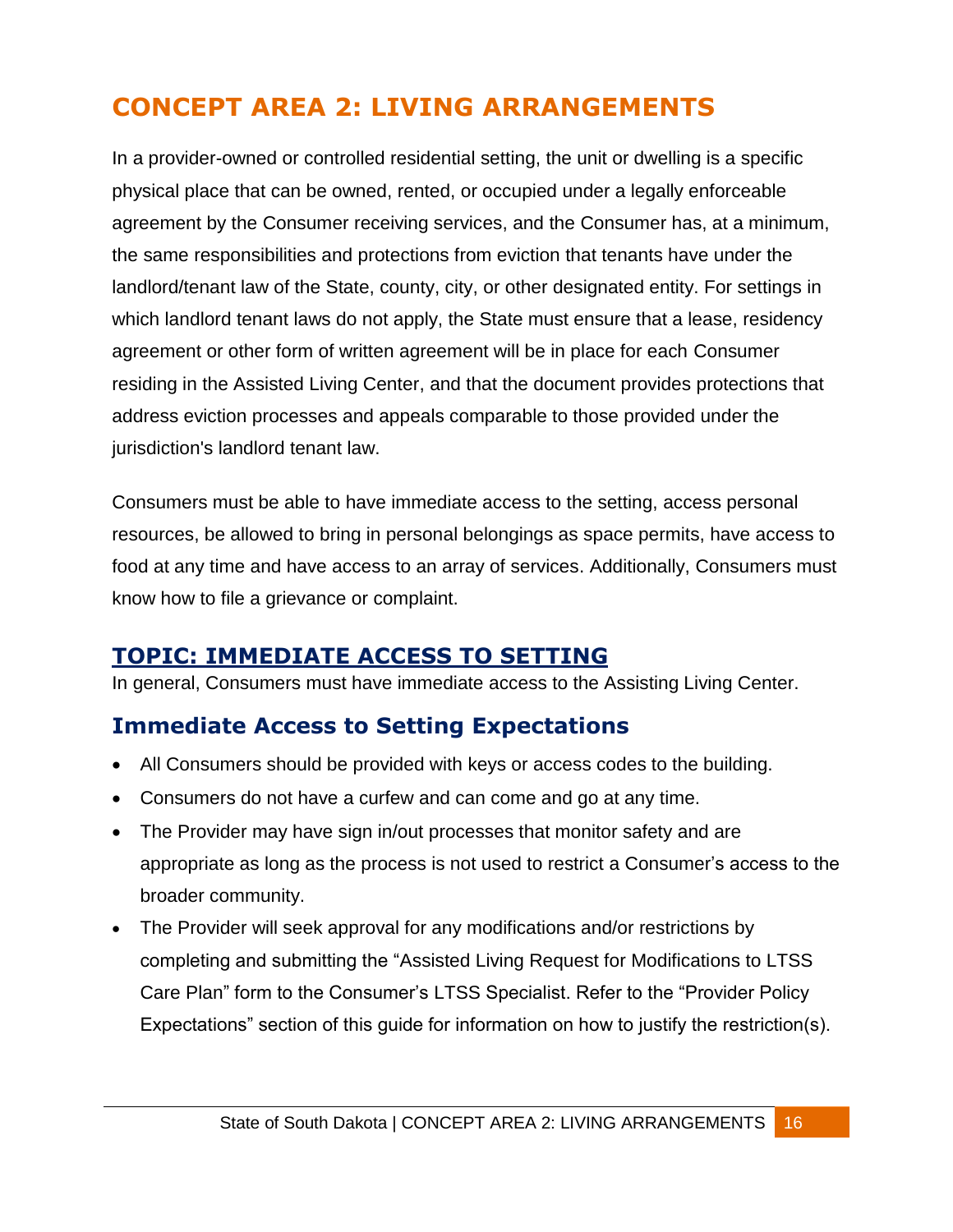## <span id="page-17-0"></span>**TOPIC: ADMISSIONS AGREEMENT**

In general, Providers must have an Admissions Agreement that offers the same protections as South Dakota's landlord tenant laws. The Admissions Agreement must also reflect that Consumers residing in the Assisted Living Center have the freedom to furnish and decorate his/her personal space.

## <span id="page-17-1"></span>**Admissions Agreement Policy Expectations**

- The Provider will ensure Consumers have the same protections as South Dakota's landlord tenant laws.
- The Provider will explain the Provisions of the Admissions Agreement to the Consumer when necessary.
- All Consumers will sign the Admissions Agreement which will be accessible for review.
- The Provider will ensure that new policies do not apply to a Consumer after signing an Admissions Agreement.
	- o Once the Admissions Agreement is signed by a Consumer, he/she is grandfathered in and not required to adhere to any new policies created after the signing.
- The Provider will seek approval for any modifications and/or restrictions by completing and submitting the "Assisted Living Request for Modifications to LTSS Care Plan" form to the Consumer's LTSS Specialist. Refer to the "Provider Policy Expectations" section of this guide for information on how to justify the restriction(s).

#### <span id="page-17-2"></span>**TOPIC: PERSONAL EFFECTS**

In general, Consumers will have the freedom to furnish and decorate their bedroom or apartment with their personal effects and belongings to make the residence their home.

#### <span id="page-17-3"></span>**Personal Effects Policy Expectations**

All Consumers may decorate their bedroom or apartment.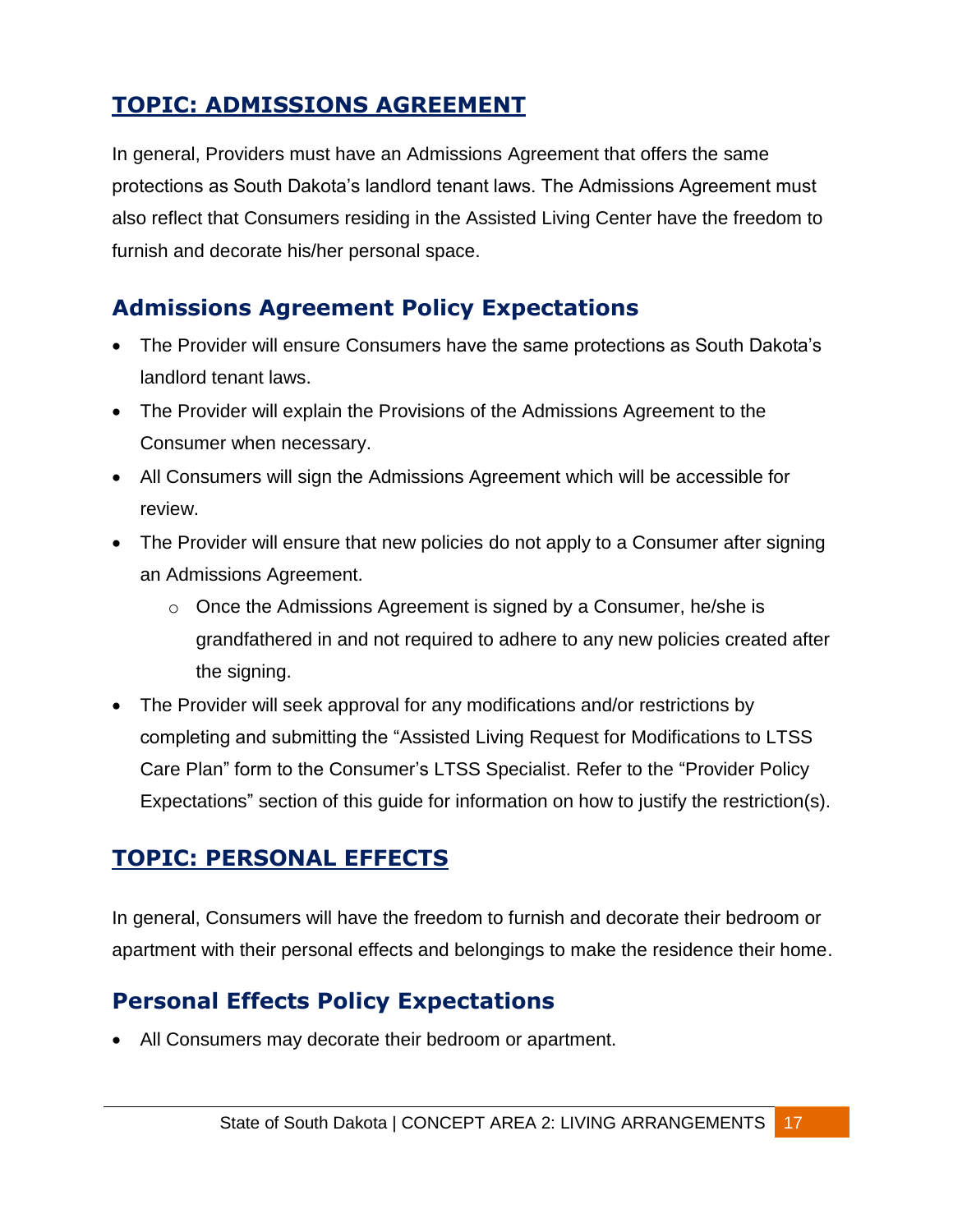- The Provider will have a written policy describing any personal effects limitations in place to protect the property and/or the health and safety of Consumers. Any limitations must apply to all Consumers within the Assisted Living Center.
- The Provider will allow Consumers to bring in their own furniture and other belongings, as long as personal effects do not compromise the health and safety of any Consumer and as space allows.
- The Provider will seek approval for any modifications and/or restrictions by completing and submitting the "Assisted Living Request for Modifications to LTSS Care Plan" form to the Consumer's LTSS Specialist. Refer to the "Provider Policy Expectations" section of this guide for information on how to justify the restriction(s).

### <span id="page-18-0"></span>**TOPIC: ACCESS TO FOOD**

In general, Consumers must have access to a variety of foods throughout the day.

## <span id="page-18-1"></span>**Access to Food Policy Expectations**

- The Provider will offer a reasonable alternative to planned meals.
- All Consumers are able to make an alternative meal or snacks within their resources.
- All Consumers can elect to eat at an alternative time.
- All Consumers can elect to eat in their room or apartment.
- All Consumers choose with whom to eat or to eat alone.
- All Consumers can keep and eat foods/snacks in their room or apartment.
- The Provider will have an Access to Food policy that specifies:
	- $\circ$  How Consumers are notified of their right to eat where they want;
	- o How Consumers are notified of their right to eat when they want; and
	- $\circ$  How Consumers are notified of their right to eat what they want within their resources.
- The Provider will seek approval for any modifications and/or restrictions by completing and submitting the "Assisted Living Request for Modifications to LTSS Care Plan" form to the Consumer's LTSS Specialist. Refer to the "Provider Policy Expectations" section of this guide for information on how to justify the restriction(s).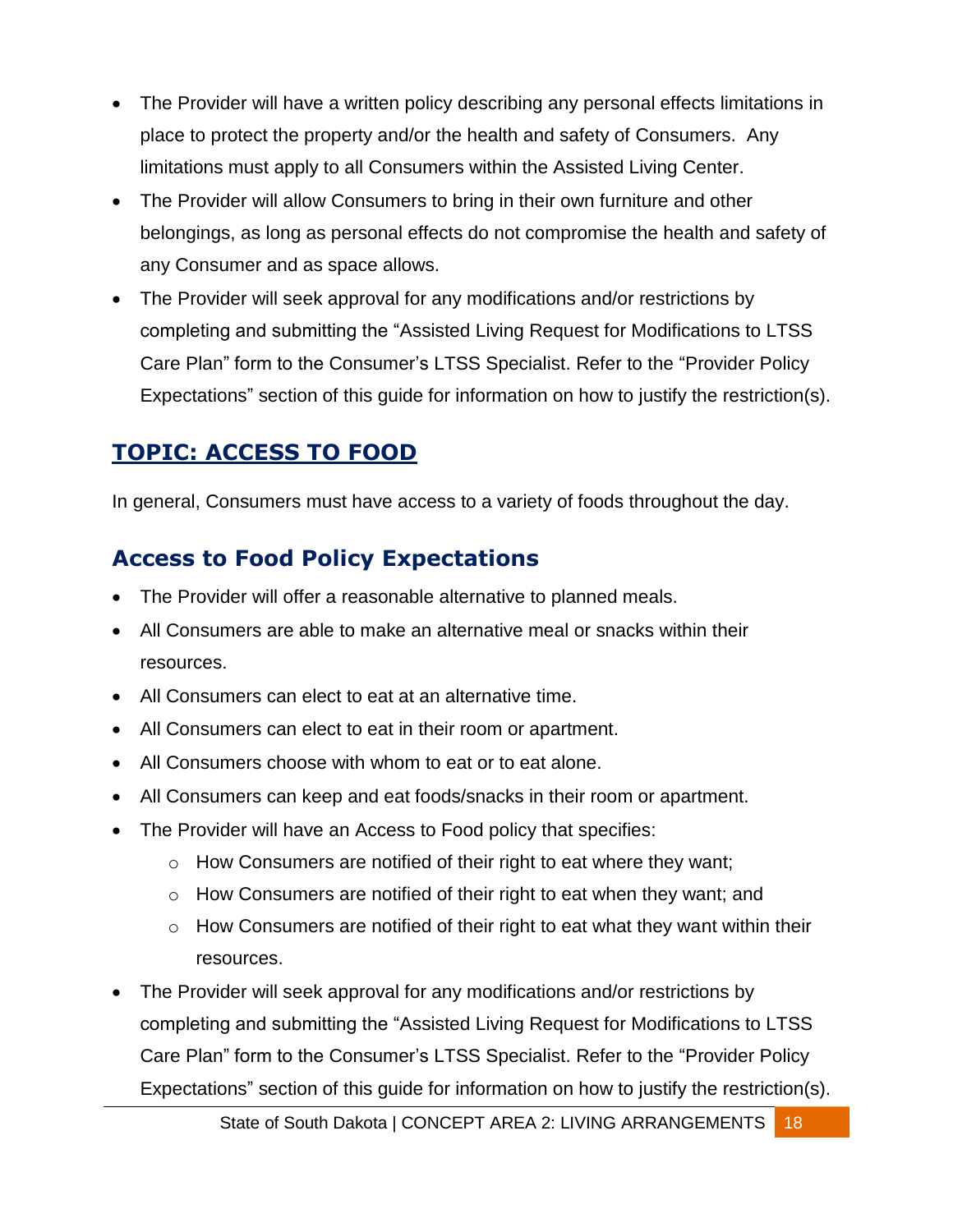## <span id="page-19-0"></span>**TOPIC: SERVICES**

In general, Consumers must have access to a variety of services and supports to meet their needs throughout the day.

Assisted Living Centers offer homemaker, personal care, chore, and meal preparation to consumers who reside in a homelike, non-institutional setting that includes 24-hour on-site response capability to meet scheduled or unpredictable consumer needs and to provide supervision, safety and security. The Assisted Living Center's location promotes the health, treatment, comfort, safety, and well-being of Consumers, with easy accessibility for visitors and others. Services also include social and recreational programming, and medication assistance (to the extent permitted under State law). Services that are provided by third parties must be coordinated with the Provider. Nursing and skilled therapy services are incidental rather than integral to the provision of assisted living services. Payment is not made for 24-hour skilled care. Federal financial participation is not available for room and board, items of comfort or convenience, or the costs of facility maintenance, upkeep and improvement. Costs of room and board are excluded from payments for assisted living services. Services are based on assessed need as identified in the LTSS Care Plan with a threshold equal to the average cost of nursing home care. The concurrent provision of homemaker, personal care, chore services, emergency response systems, respite care, meals and environmental accessibility adaptations as distinct additional services is prohibited for a consumer who resides in an Assisted Living Center. The Provider will arrange or provide non-medical transportation to the community, including natural supports. Providers are not required to be the sole source of transportation.

#### <span id="page-19-1"></span>**Services Policy Expectations**

- All Consumers know how to request a change in services and supports.
- Requests for reasonable services and supports are accommodated.
- All Providers must provide information on available services to Consumers.
- The Provider will have a Services policy that specifies: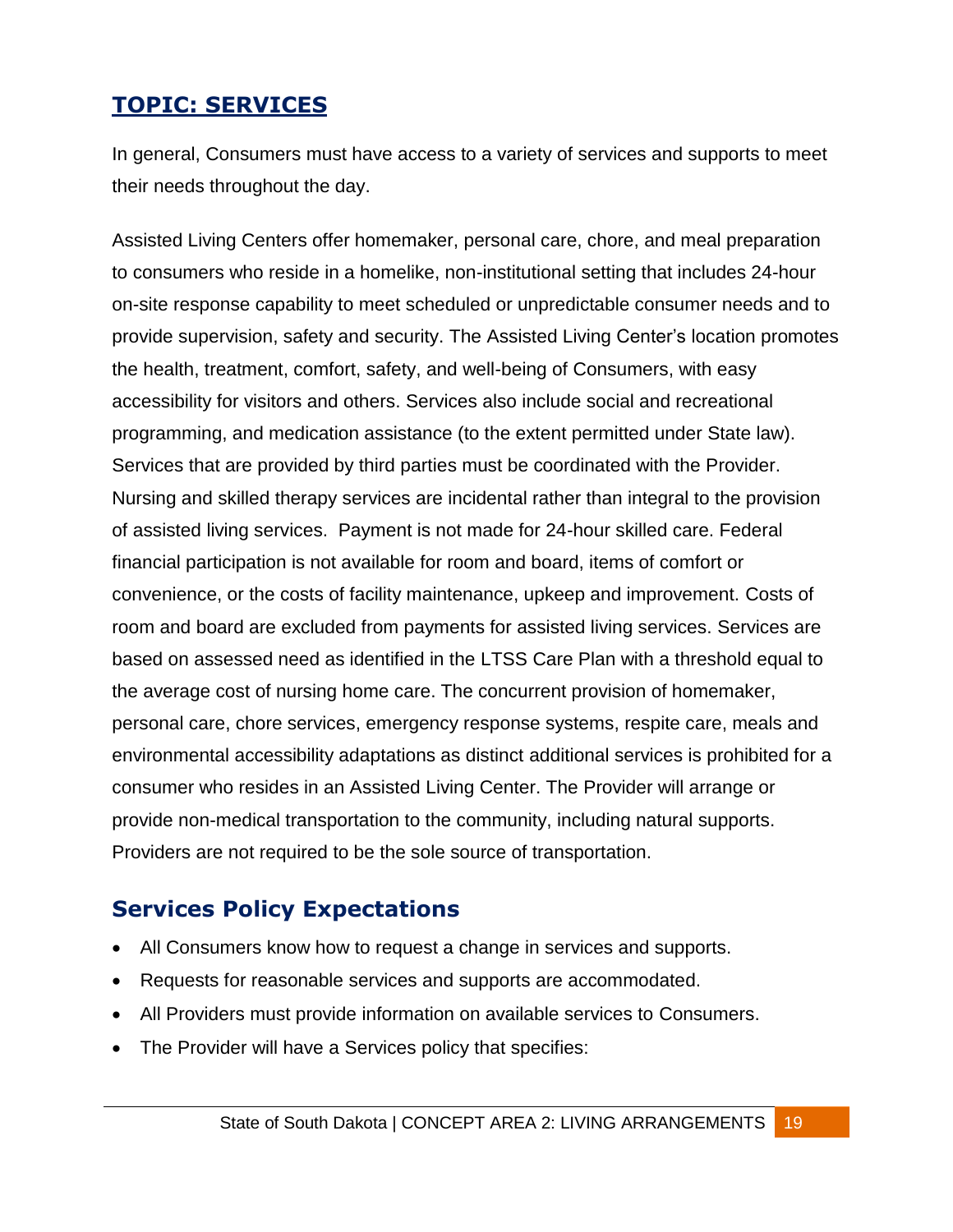- o How Consumers will be notified about all service options available in the Assisted Living Center;
- $\circ$  How Consumers can request a change in services as their needs change; and
- o How Consumers will be made aware of services and supports that may be available in the broader community.
- o How Consumers preferences will be accommodated when possible.
- The Provider will seek approval for any modifications and/or restrictions by completing and submitting the "Assisted Living Request for Modifications to LTSS Care Plan" form to the Consumer's LTSS Specialist. Refer to the "Provider Policy Expectations" section of this guide for information on how to justify the restriction(s).

## <span id="page-20-0"></span>**TOPIC: GRIEVANCE PROCEDURES**

In general, Consumers must know how to file a grievance or complaint. A Consumer residing in an Assisted Living Center should be able to voice grievances without discrimination or reprisal. A Consumer's grievance may be in writing or oral and may relate to treatment furnished, treatment that has not been furnished, the behavior of other Consumers residing at the Assisted Living Center, and infringement of the Consumer's rights.

## <span id="page-20-1"></span>**Grievance Procedures Policy Expectations**

- The Provider will adopt a grievance process and make the process known to each Consumer residing at the Assisted Living Center and to the Consumer's immediate family.
- Staff is knowledgeable about the process for filing a grievance.
- A grievance filed by a Consumer must not affect Consumer care.
- The Provider will have a Grievance Procedures policy that:
	- $\circ$  Specifies how to file a complaint;
	- $\circ$  Contains contact information for whom to contact to file an anonymous complaint; and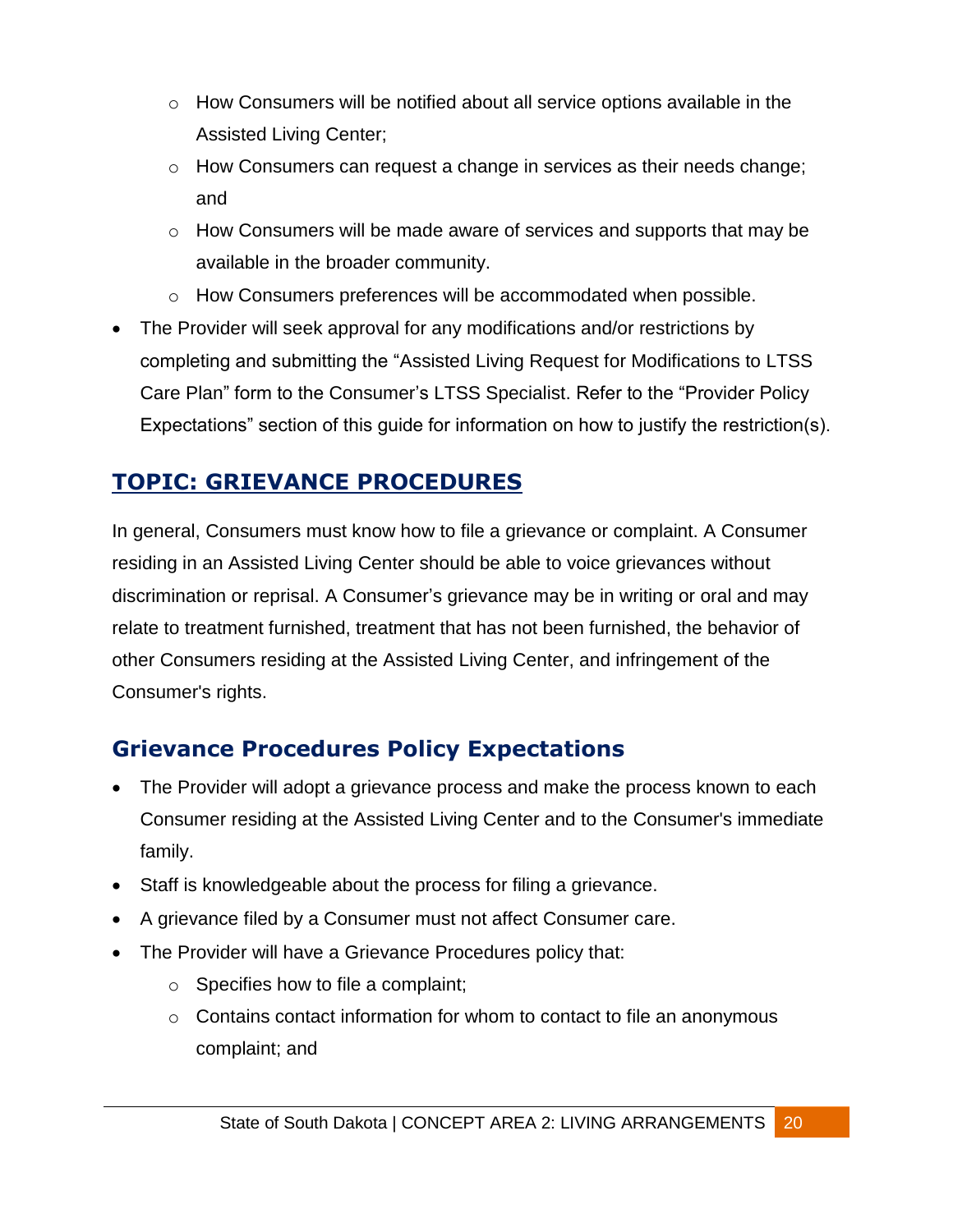- o Includes the Provider's efforts to resolve the grievance and documentation of the grievance; the names of the persons involved; the disposition of the matter; and the date of disposition.
- The Provider will seek approval for any modifications and/or restrictions by completing and submitting the "Assisted Living Request for Modifications to LTSS Care Plan" form to the Consumer's LTSS Specialist. Refer to the "Provider Policy Expectations" section of this guide for information on how to justify the restriction(s).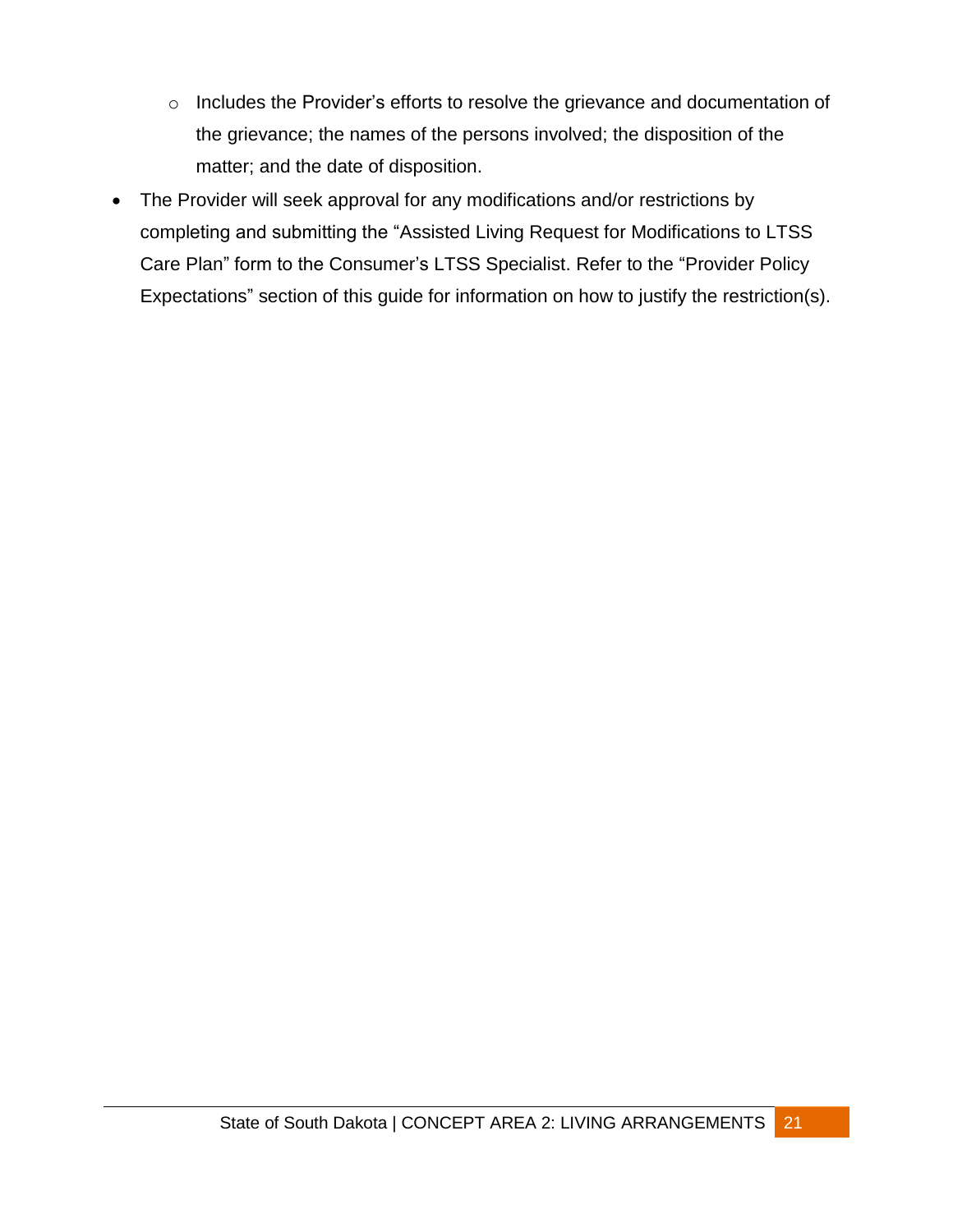# <span id="page-22-0"></span>**CONCEPT AREA 3: PRIVACY**

The Provider ensures a Consumer's rights of privacy. Each Consumer has privacy in their sleeping or living unit. Units have entrance doors lockable by the Consumer, with only appropriate staff having keys to doors. Consumers sharing units have a choice of roommates in that setting.

#### <span id="page-22-1"></span>**TOPIC: BEDROOM OR APARTMENT DOOR LOCKS**

In general, Consumers must be able to lock their bedroom or apartment doors to prevent entry when they choose.

## <span id="page-22-2"></span>**Bedroom or Apartment Door Lock Policy Expectations**

- All Consumers must be able to lock their bedroom or apartment door when they are in their room.
- All Consumers must be able to lock their bedroom or apartment door when they leave their room.
- Only appropriate staff has access to the Consumer's bedroom or apartment.
- The Provider will have a Bedroom or Apartment Door Lock policy that specifies:
	- o How Consumers are notified of their right to lock their bedroom or apartment doors when they are in their room;
	- o How Consumers are notified of their right to lock their bedroom or apartment doors when they leave their room; and
	- o Identify appropriate staff that should have access to the Consumer's bedroom or apartment.
- The Bedroom or Apartment Door Lock policy may specify expectations, process and costs associated with lost keys.
- The Provider will seek approval for any modifications and/or restrictions by completing and submitting the "Assisted Living Request for Modifications to LTSS Care Plan" form to the Consumer's LTSS Specialist. Refer to the "Provider Policy Expectations" section of this guide for information on how to justify the restriction(s).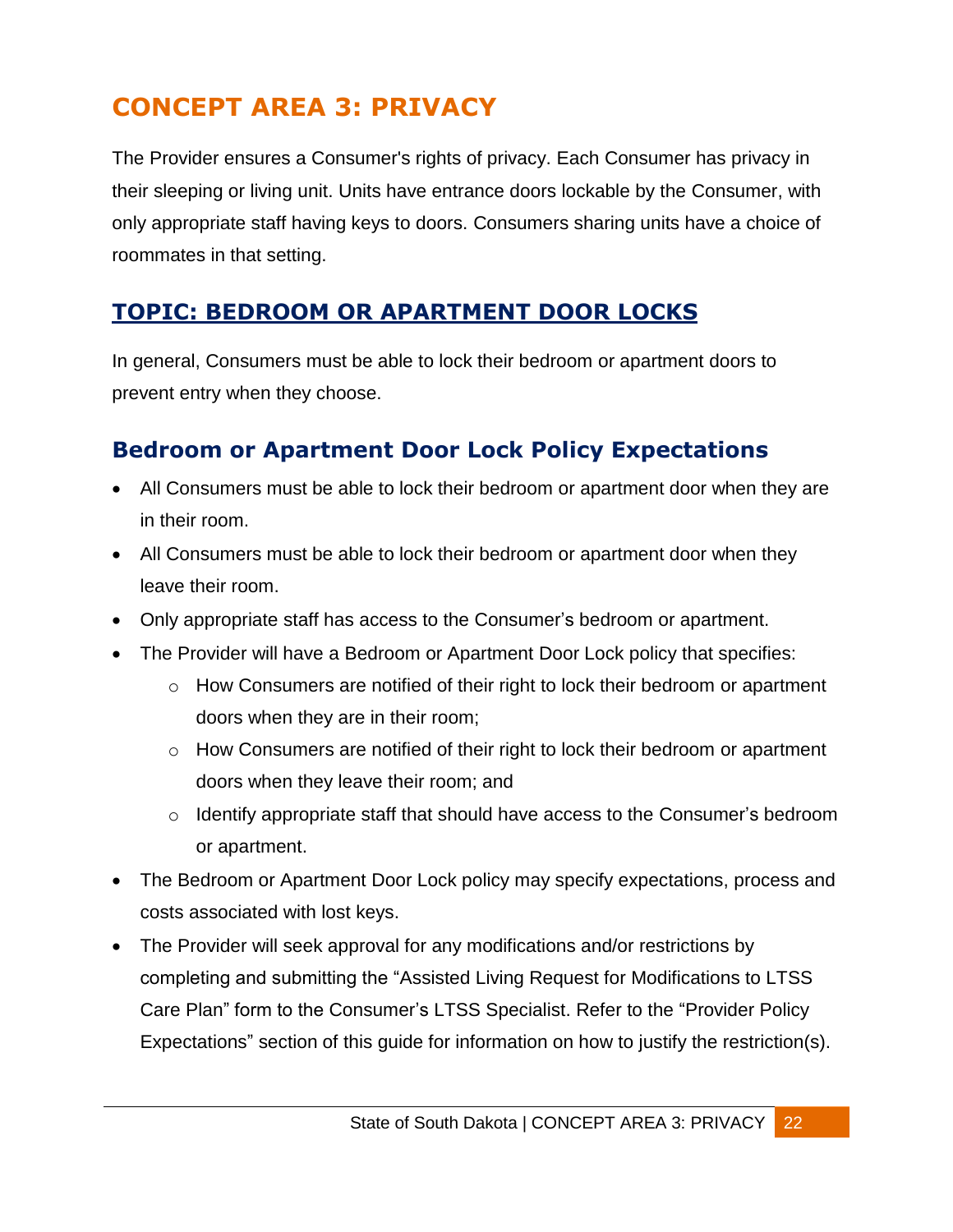## <span id="page-23-0"></span>**TOPIC: ROOMMATE CHOICE**

In general, when Consumers residing at the Assisted Living Center share a bedroom or apartment, they will be able to choose their roommate.

#### <span id="page-23-1"></span>**Roommate Choice Policy Expectations**

- The Provider will have a Roommate Choice policy that specifies:
	- o How Consumers are involved in the roommate assignment/selection process;
	- o How Consumer preferences are considered;
	- o When a Consumer can request a change in roommate; and
	- o How Consumers are notified of their right to choose a roommate.
- The Department expects the Roommate Choice policy to also meet the Department of Health requirements.
- Providers, who do not have shared bedrooms or apartments, must send an email to **[HCBS@state.sd.us](mailto:HCBS@state.sd.us)** indicating all rooms in their Assisted Living Center are private bedrooms or apartments.
- Proof of a Roommate Choice policy should be sent to **HCBS@state.sd.us.**
- The Provider will seek approval for any modifications and/or restrictions by completing and submitting the "Assisted Living Request for Modifications to LTSS Care Plan" form to the Consumer's LTSS Specialist. Refer to the "Provider Policy Expectations" section of this guide for information on how to justify the restriction(s).

#### <span id="page-23-2"></span>**TOPIC: PERSONAL HYGIENE**

In general, the Setting must respect the Consumer's preferences and recognize the Consumer's right to privacy when completing activities of daily living.

#### <span id="page-23-3"></span>**Personal Hygiene Policy Expectations**

- A Consumer that needs assistance with grooming is groomed as he/she desires.
- The nails of Consumers are kept trimmed and clean.
- All Consumers who are able to complete activities of daily living without assistance are able to do so privately.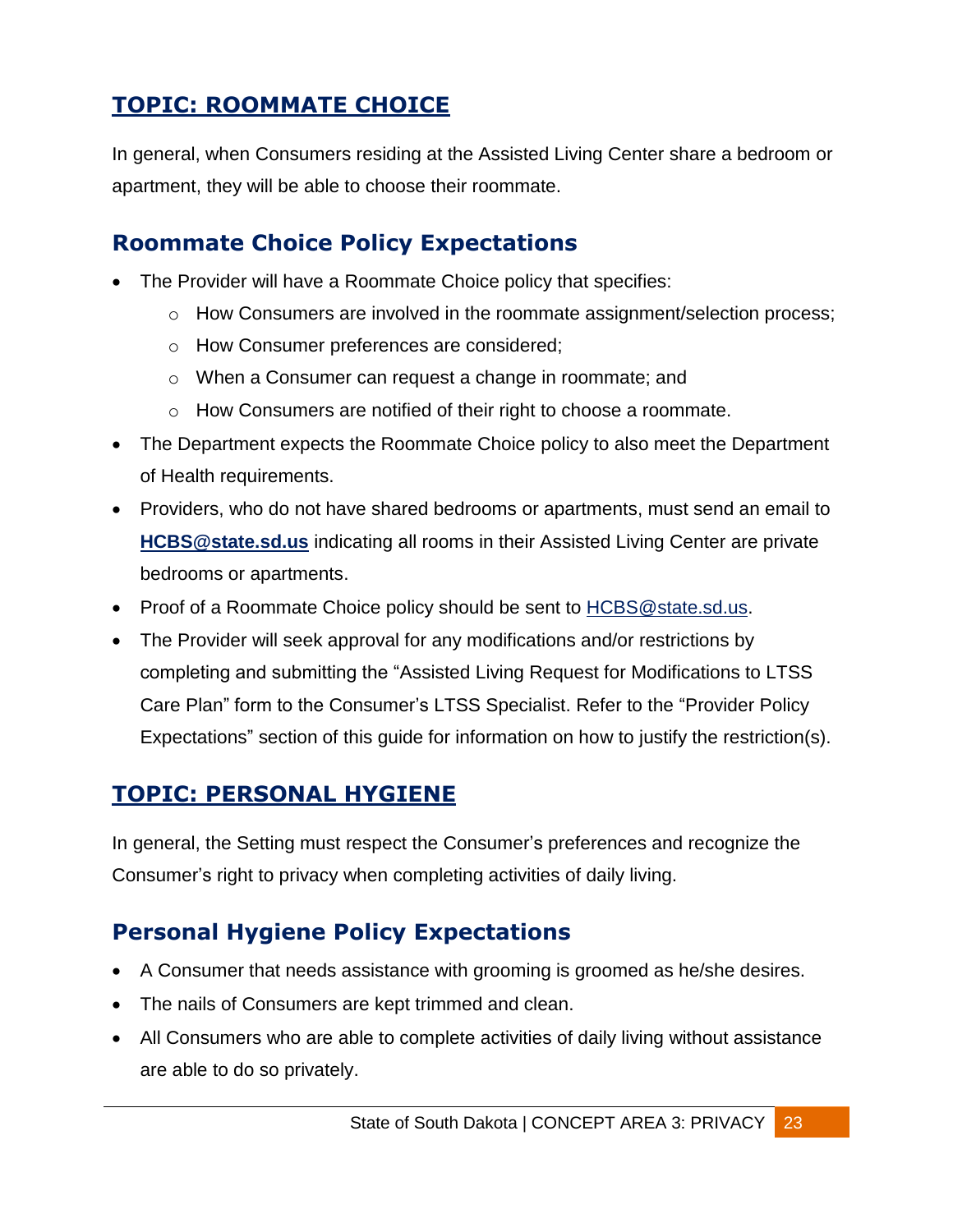- No unnecessary staff is in the bedroom or apartment when Consumers are completing activities of daily living.
- If Consumers share a bedroom or apartment, each Consumer has the right to complete personal hygiene in private.
- The Provider will respect a Consumer's preferences to allow for choice of clothing and personal care products within resources.
- The Provider will seek approval for any modifications and/or restrictions by completing and submitting the "Assisted Living Request for Modifications to LTSS Care Plan" form to the Consumer's LTSS Specialist. Refer to the "Provider Policy Expectations" section of this guide for information on how to justify the restriction(s).

## <span id="page-24-0"></span>**TOPIC: HEALTH-RELATED INFORMATION**

In general, the policies of the Assisted Living Center respect each Consumer's right to privacy regarding medications and other health related information.

## <span id="page-24-1"></span>**Health-Related Information Policy Expectations**

- Health information including dietary needs, therapy schedules, and medication lists is not visible to the public or other Consumers.
- Staff are trained and understand requirements regarding protected healthcare information.
- Reasonable arrangements should be made if a Consumer requests to be accompanied by staff during medical appointments.
- All Consumers are offered a choice regarding where to take and/or receive medications, and may do so in private.
- All Consumers are able to consult with their healthcare Providers in private and choose their own physician.
- The Provider will seek approval for any modifications and/or restrictions by completing and submitting the "Assisted Living Request for Modifications to LTSS Care Plan" form to the Consumer's LTSS Specialist. Refer to the "Provider Policy Expectations" section of this guide for information on how to justify the restriction(s).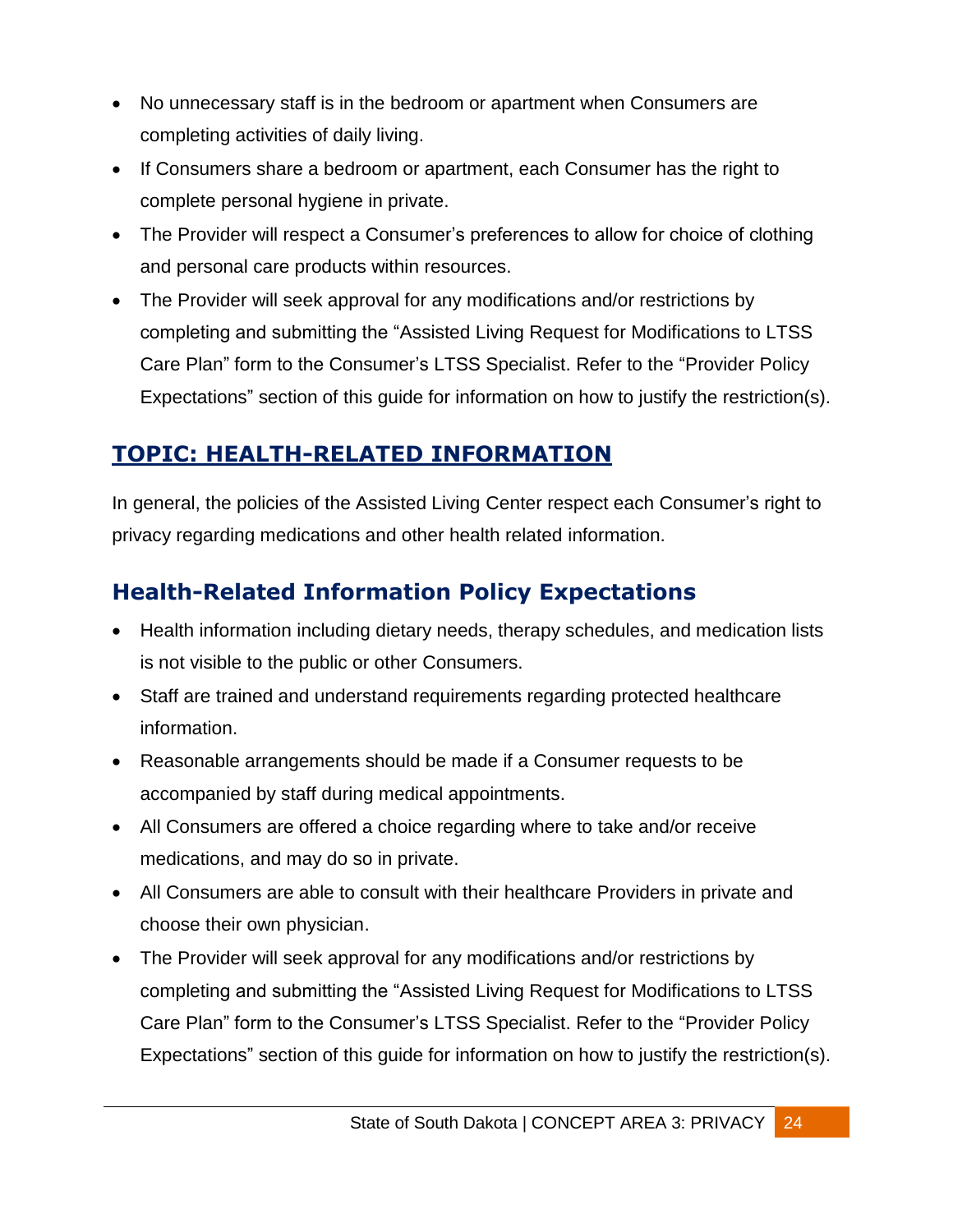## <span id="page-25-0"></span>**TOPIC: COMMUNICATION WITH FAMILY AND FRIENDS**

In general, Consumers residing at the Assisted Living Center are able to communicate with other Individuals in private.

#### <span id="page-25-1"></span>**Communication with Family and Friends Policy**

#### **Expectations**

- All Consumers have access to a telephone or computer or other communication device in a private area.
- Mail, email, texts or other written communication to or from a Consumer is kept private and confidential, and is reviewed and/or opened by the Consumer, unless the Consumer provides informed consent to be reviewed or opened by someone else.
- The Setting will include a location where Consumers can visit privately with guests.
- The Provider may have a policy requiring Consumers to reserve a space for visiting with guests in advance.
- The Provider will seek approval for any modifications and/or restrictions by completing and submitting the "Assisted Living Request for Modifications to LTSS Care Plan" form to the Consumer's LTSS Specialist. Refer to the "Provider Policy Expectations" section of this guide for information on how to justify the restriction(s).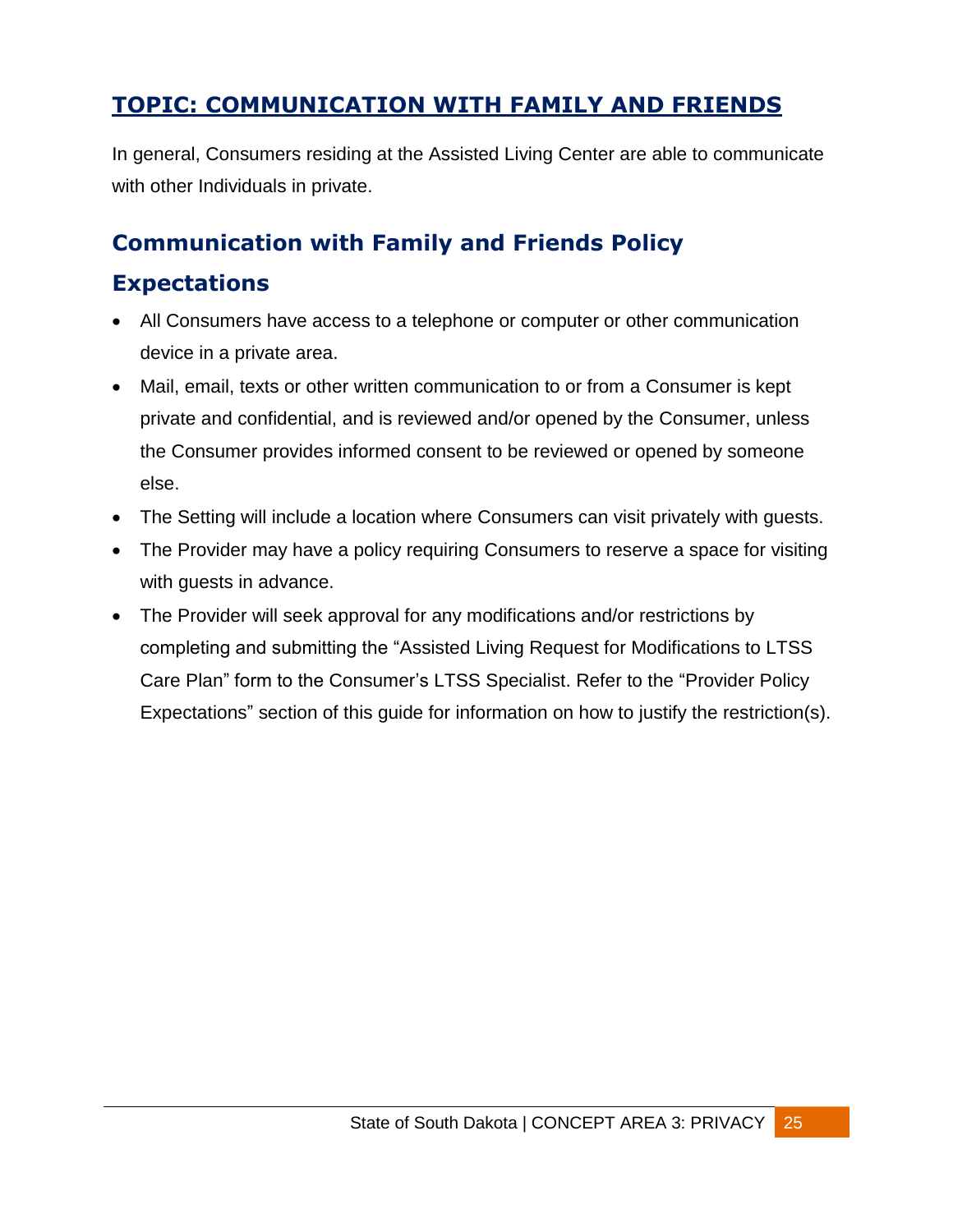# <span id="page-26-0"></span>**CONCEPT AREA 4: DIGNITY AND RESPECT**

The Provider ensures a Consumer's rights of dignity and respect, and freedom from coercion and restraint.

#### <span id="page-26-1"></span>**TOPIC: CONSUMER RIGHTS**

In general, Consumers residing at the Assisted Living Center will be treated with dignity and respect and free from coercion and restraint.

## <span id="page-26-2"></span>**Consumer Rights Policy Expectations**

- A Consumer's right to dignity, respect and privacy is ensured at all times.
- The dining area should afford dignity to diners.
- Consumers will be dressed in clothes that fit, are clean, and are appropriate for the time of day, weather, and preferences.
- Staff will communicate with Consumers in a dignified and respectful manner.
	- $\circ$  Staff will address Consumers in the manner in which the Consumer would like to be addressed.
	- o Staff will not curse or use profanity and will converse with Consumers in a respectful and appropriate manner.
	- o Staff will not talk to other staff about a Consumer as if the Consumer was not present or within earshot of other persons living in or visiting the Assisted Living Center.
- The Provider will provide information on available services to Consumers.
- The Provider will inform Consumers about their rights while residing at the Assisted Living Center.
- The Provider will provide care and an environment that contributes to the Consumer's quality of life at the Assisted Living Center.
- The Provider will provide for the spiritual needs of the Consumer while residing at the Assisted Living Center consistent with the Consumer's preferences, including opportunities to engage in spiritual activities in the broader community.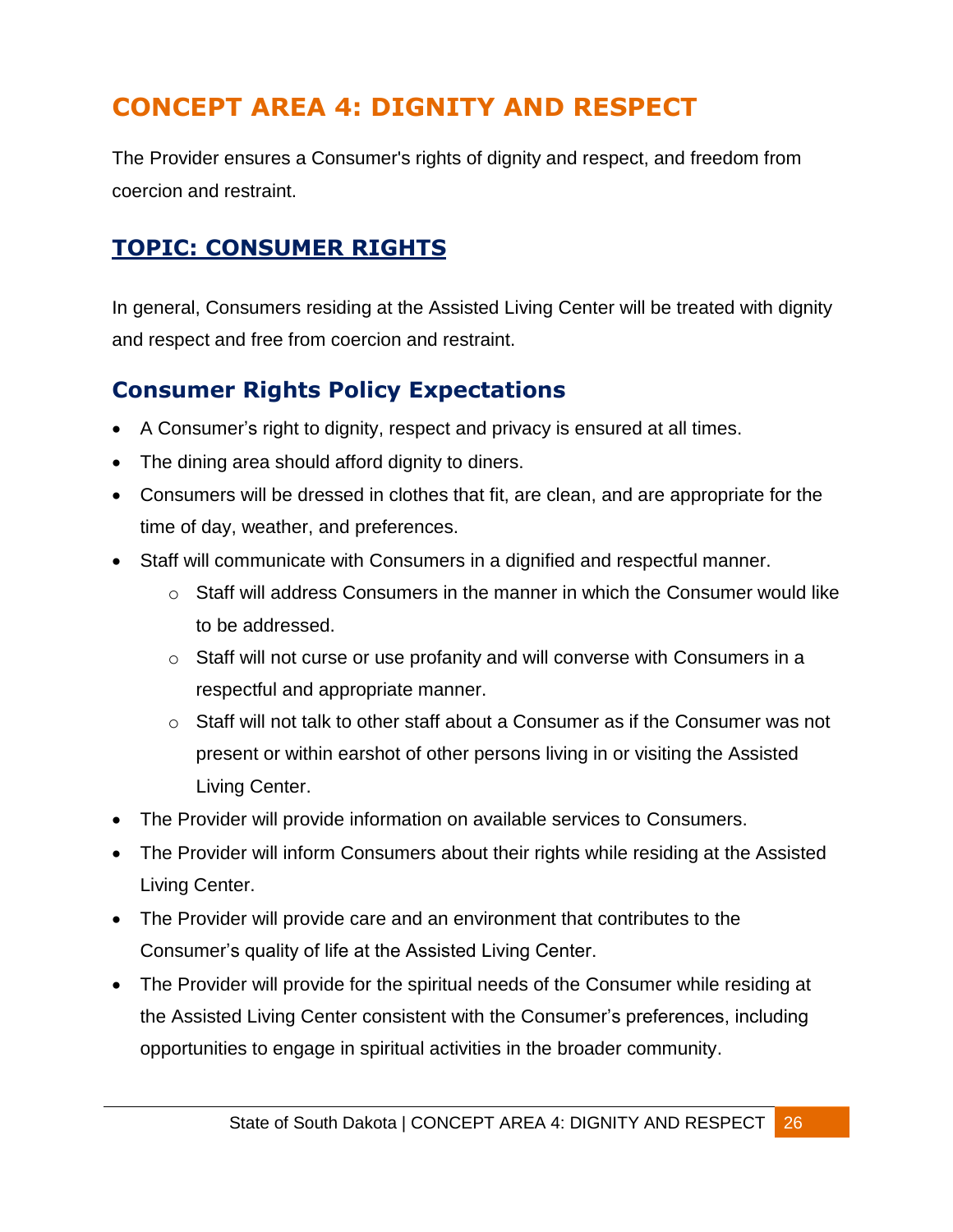The Provider will seek approval for any modifications and/or restrictions by completing and submitting the "Assisted Living Request for Modifications to LTSS Care Plan" form to the Consumer's LTSS Specialist. Refer to the "Provider Policy Expectations" section of this guide for information on how to justify the restriction(s).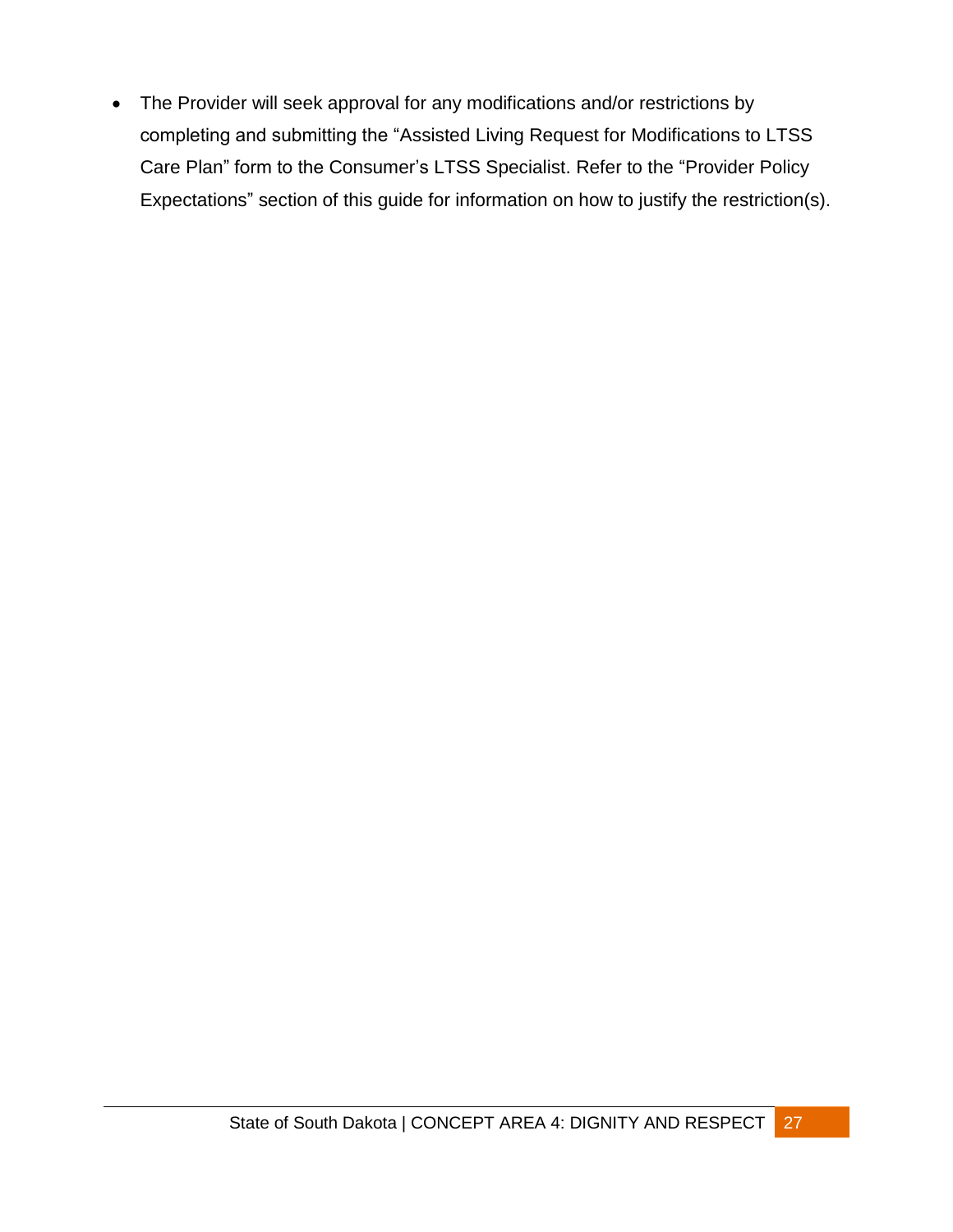# <span id="page-28-0"></span>**CONCEPT AREA 5: PHYSICAL ACCESSIBILITY**

The Setting must be physically accessible to the Consumer. The Assisted Living Center must be fully accessible and compliant with the Americans with Disabilities Act (ADA).

#### <span id="page-28-1"></span>**TOPIC: ACCESS TO APPLIANCES**

In general, when a Consumer expresses a desire to use an appliance, the appliance must be accessible i.e. washer and dryer are front loading for a Consumer in a wheelchair if he/she chooses to do his/her own laundry or access to a microwave in the event a Consumer wishes to warm up a meal.

#### <span id="page-28-2"></span>**Access to Appliances Policy Expectations**

- A food preparation area is available and accessible to Consumers in their apartment/room or a common area.
- When Providers require or allow participation in instrumental activities of daily living such as laundry or cooking, the Provider must provide accessible appliances.
- The Provider will seek approval for any modifications and/or restrictions by completing and submitting the "Assisted Living Request for Modifications to LTSS Care Plan" form to the Consumer's LTSS Specialist.

#### <span id="page-28-3"></span>**TOPIC: MOBILITY AND ENVIRONMENTAL ACCESS**

In general, the Setting should be fully accessible and compliant with the Americans with Disabilities Act (ADA). Consumers must be able to move freely around the Setting without assistance, and have reasonable unrestricted access in the Assisted Living Center.

## <span id="page-28-4"></span>**Mobility and Environmental Access Policy Expectations**

- The Provider will make modifications to meet a Consumer's mobility needs.
- Consumers must be able to access all areas without assistance.
- When Consumers require supports to move about the Assisted Living Center as they choose, environmental accessibility features such as grab bars, seats in the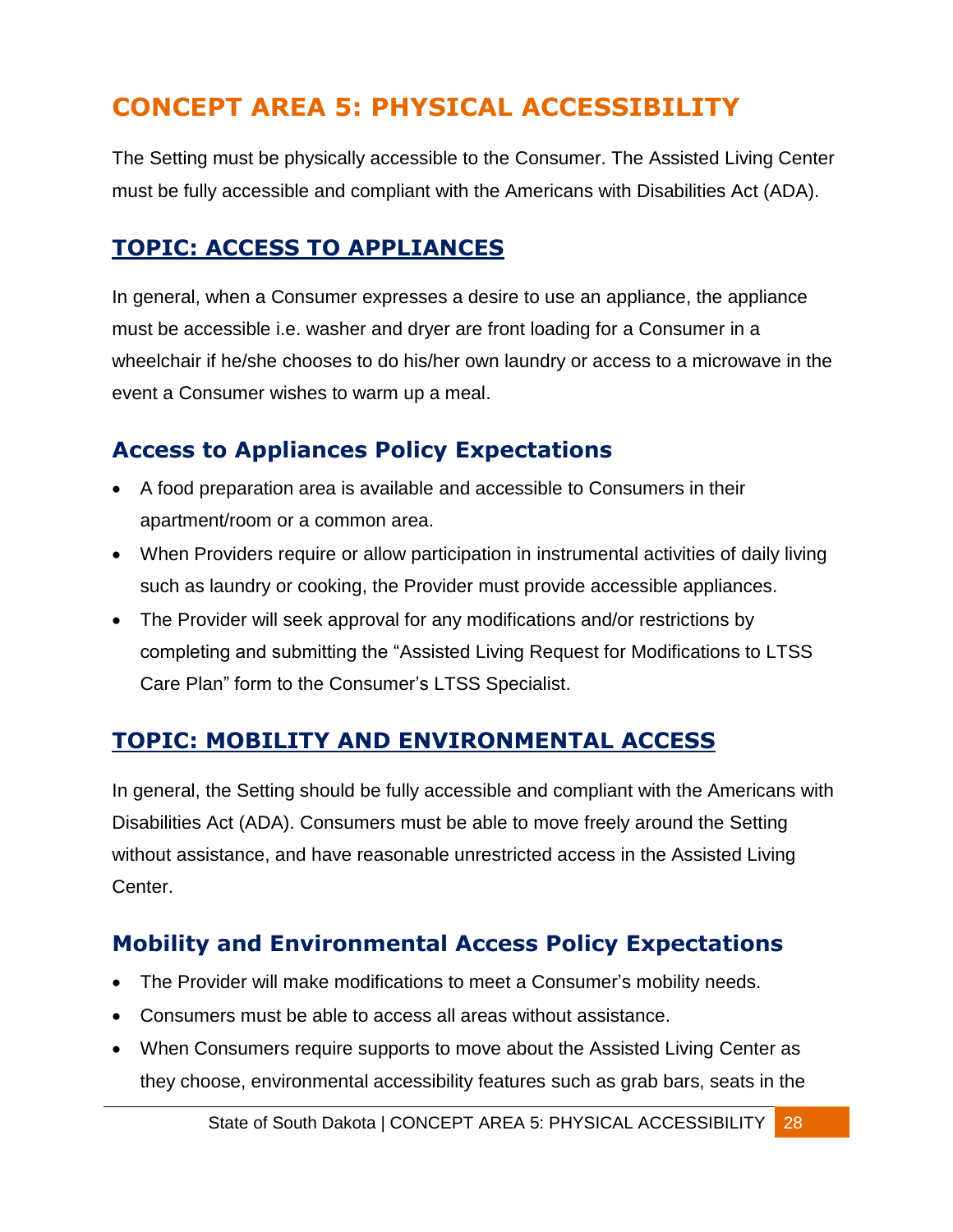bathroom, ramps for wheel chairs and walkers, viable exits for emergencies, etc. must be provided.

 The Provider will seek approval for any modifications and/or restrictions by completing and submitting the "Assisted Living Request for Modifications to LTSS Care Plan" form to the Consumer's LTSS Specialist. Refer to the "Provider Policy Expectations" section of this guide for information on how to justify the restriction(s).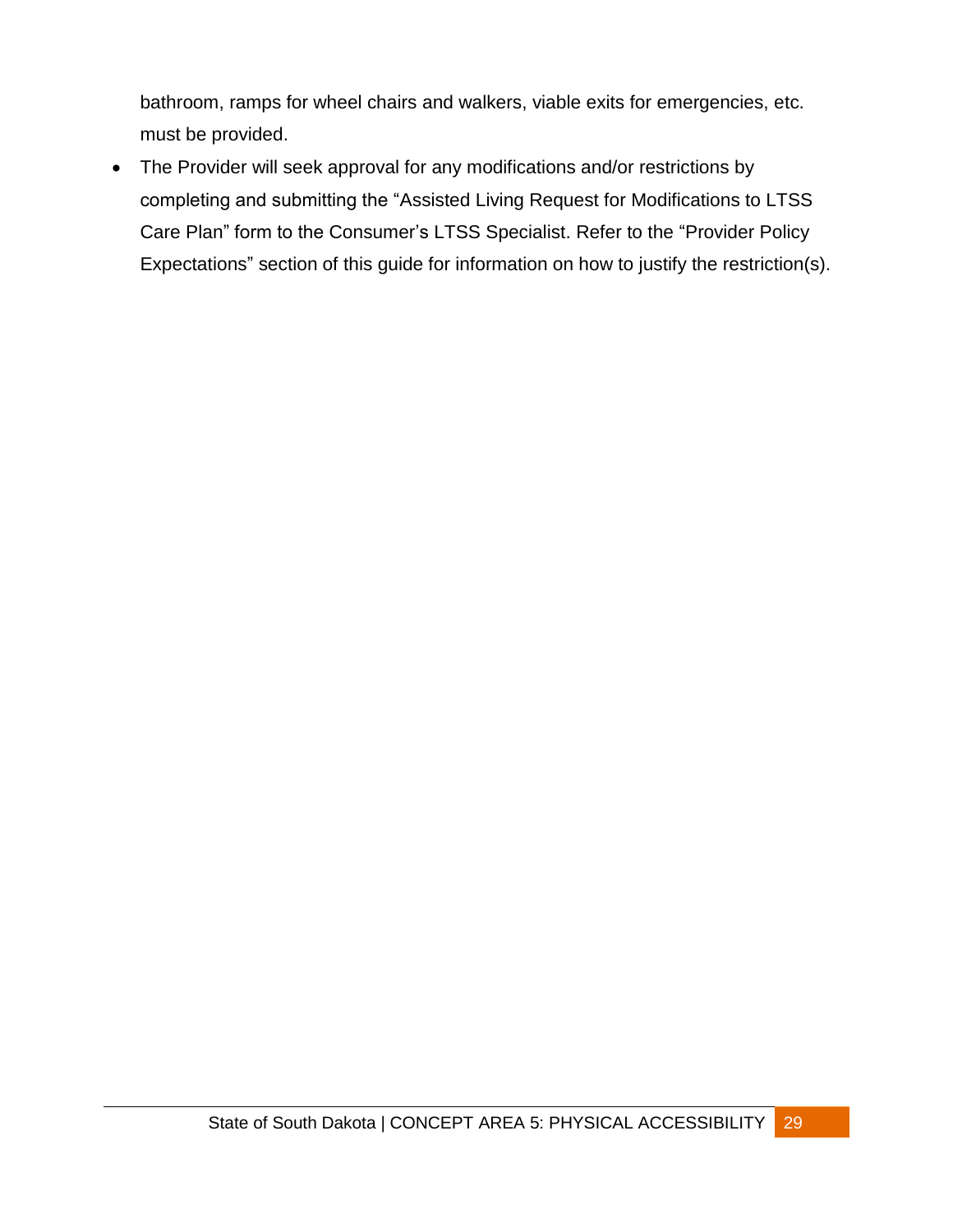# <span id="page-30-0"></span>**CONCEPT AREA 6: AUTONOMY**

The Provider must have policies that optimize, but does not regiment, Consumer initiative, autonomy, and independence in making life choices, including but not limited to, daily activities, physical environment, and with whom to interact. Policies must facilitate choice regarding services and supports, and who provides them. Consumers have the freedom and support to control their own schedules and activities.

#### **TOPIC: LIFE DECISIONS**

In general, Consumers residing at the Assisted Living Center will have independence and support in making life choices.

## <span id="page-30-1"></span>**Life Decisions Policy Expectations**

- Consumers are not required to adhere to a set schedule for walking, sleeping, bathing, eating, exercising, participating in activities, etc.
- Consumer choices are incorporated into the services and supports received.
- All Consumers should be empowered to make decisions.
- All Consumers must be free to choose a Provider from among those willing to participate under the medical assistance program.
	- o Consumers may choose a personal attending physician, physician assistant, or nurse practitioner, be fully informed in advance about care and treatment and of any changes in that care or treatment that may affect their well-being, and unless incompetent or incapacitated, participate in planning care and treatment or changes in care or treatment.
	- $\circ$  The Provider will assist a Consumer in identifying appropriate community Providers of services that are available in the community to meet his/her specific needs.
	- $\circ$  The Provider will inform the Consumer how to make a request for a new Provider.
- All Consumers must have an LTSS Care Plan signed by the Consumer or the Consumer's Legal Representative.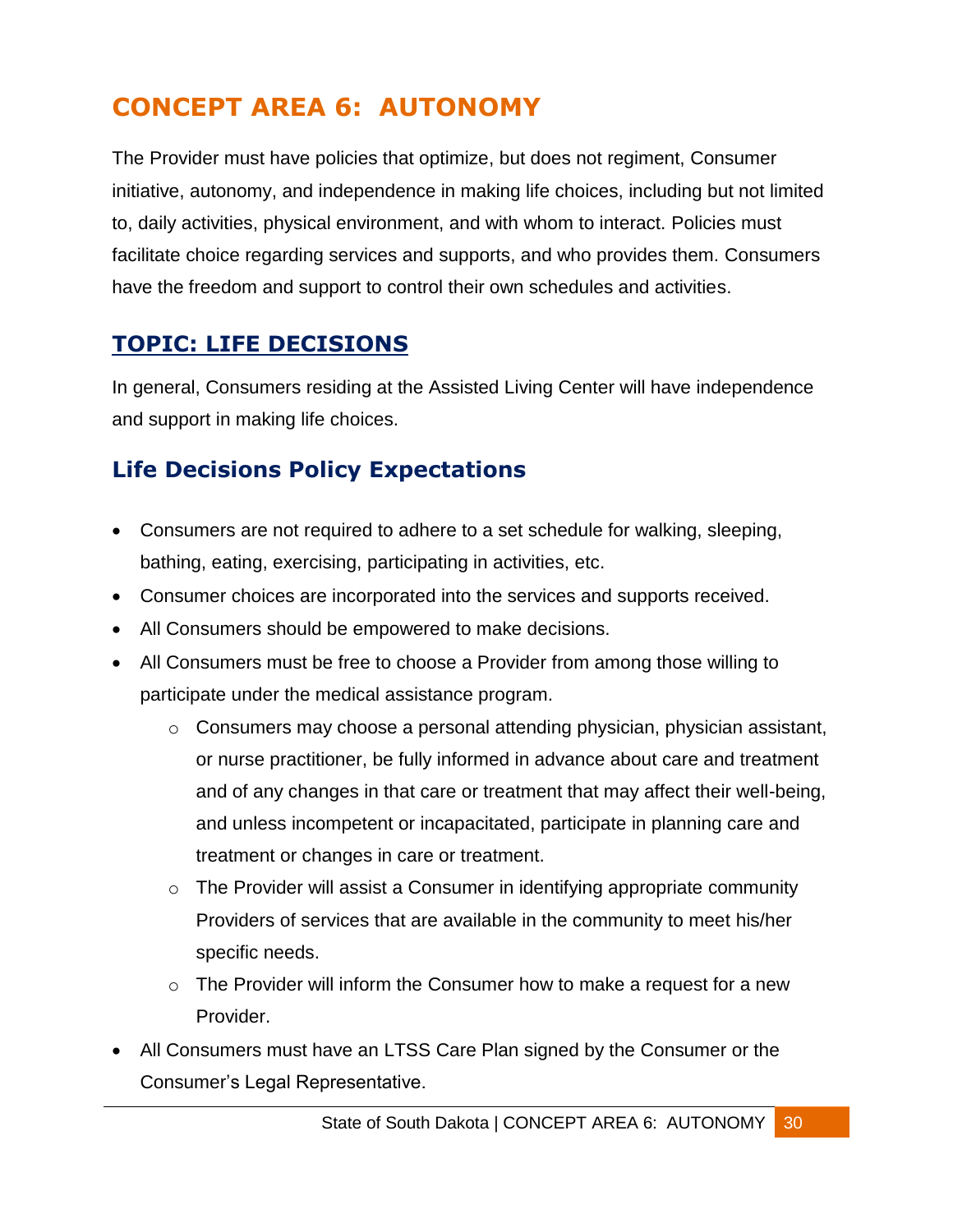- o The LTSS Care Plan must:
	- Describe the service to be provided, the extent and frequency of the service, and the anticipated cost;
	- Be revised annually or as the Consumer's needs change; and
	- Be person-centered.
- o All Consumers must have an active role in the development and updating of the LTSS Care Plan.
- $\circ$  Care planning meetings should be scheduled at a time convenient for the Consumer and/or representative, to attend.
- o Consumers and chosen representatives should be made aware of how to schedule a person-centered Care Plan meeting when their needs change.
- The Provider will establish policies to protect and promote the rights of each Consumer.
	- o Prior to or at time of admission, the Provider must inform the Consumer, both orally and in writing, of the Consumer's rights and of the rules governing the Consumer's conduct and responsibilities while living at the Assisted Living Center.
		- The Consumer must acknowledge receipt of the information in writing; and
		- Any changes throughout the stay must be given by the Provider to the Consumer both orally and in writing.
	- o All Consumers should be made aware, both orally and in writing, of how to make a service request.
	- $\circ$  The Provider will document reasons why a specific service request cannot be accommodated in the LTSS Care Plan.
- The Provider will seek approval for any modifications and/or restrictions by completing and submitting the "Assisted Living Request for Modifications to LTSS Care Plan" form to the Consumer's LTSS Specialist. Refer to the "Provider Policy Expectations" section of this guide for information on how to justify the restriction(s).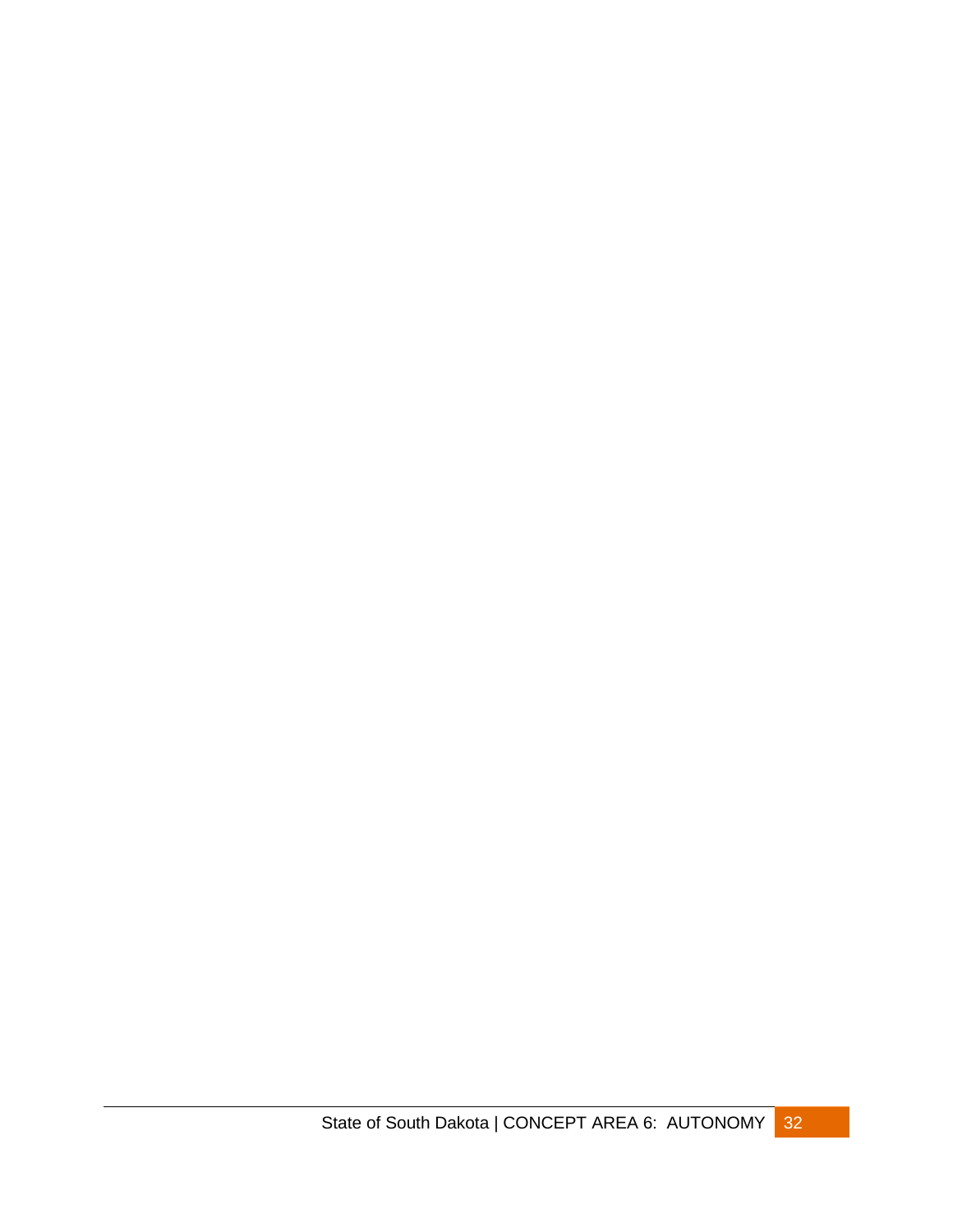# <span id="page-33-0"></span>**CONCEPT AREA 7: COMMUNITY INTEGRATION**

The setting must be integrated in and support full access of Consumers receiving Medicaid HCBS to the greater community, including opportunities to seek employment and work in competitive integrated settings, engage in community life, control personal resources, and receive services in the community, to the same degree of access as individuals not receiving Medicaid HCBS.

### <span id="page-33-1"></span>**TOPIC: COMMUNITY ACCESS AND ACTIVITIES**

In general, the Provider offers activities in the Setting and also takes steps to educate Consumers about activities in the broader community and encourages and facilitates Consumers' access to these activities consistent with Consumer preferences and needs.

### <span id="page-33-2"></span>**Community Access and Activities Policy Expectations**

- The Provider will promote participation in outside activities; but is not required to fund participation in outside activities.
- The Provider will arrange or provide non-medical transportation to the community, including natural supports.
	- o Providers are not required to be the sole source of transportation.
- All Consumers will be allowed to leave the setting when they choose to participate in community activities.
- All Consumers have access to learn about outside activities and community events.
- The Provider will offer alternative meals or activities of daily living arrangements for Consumers choosing to participate in outside activities and events.
- A Consumer may schedule activities at his/her convenience and have access to non-group activities in the broader community.
- The Provider will offer activities in the Assisted Living Center.
- All Consumers should have access to such things as a television, radio, and leisure activities that interest him/her at the Assisted Living Center.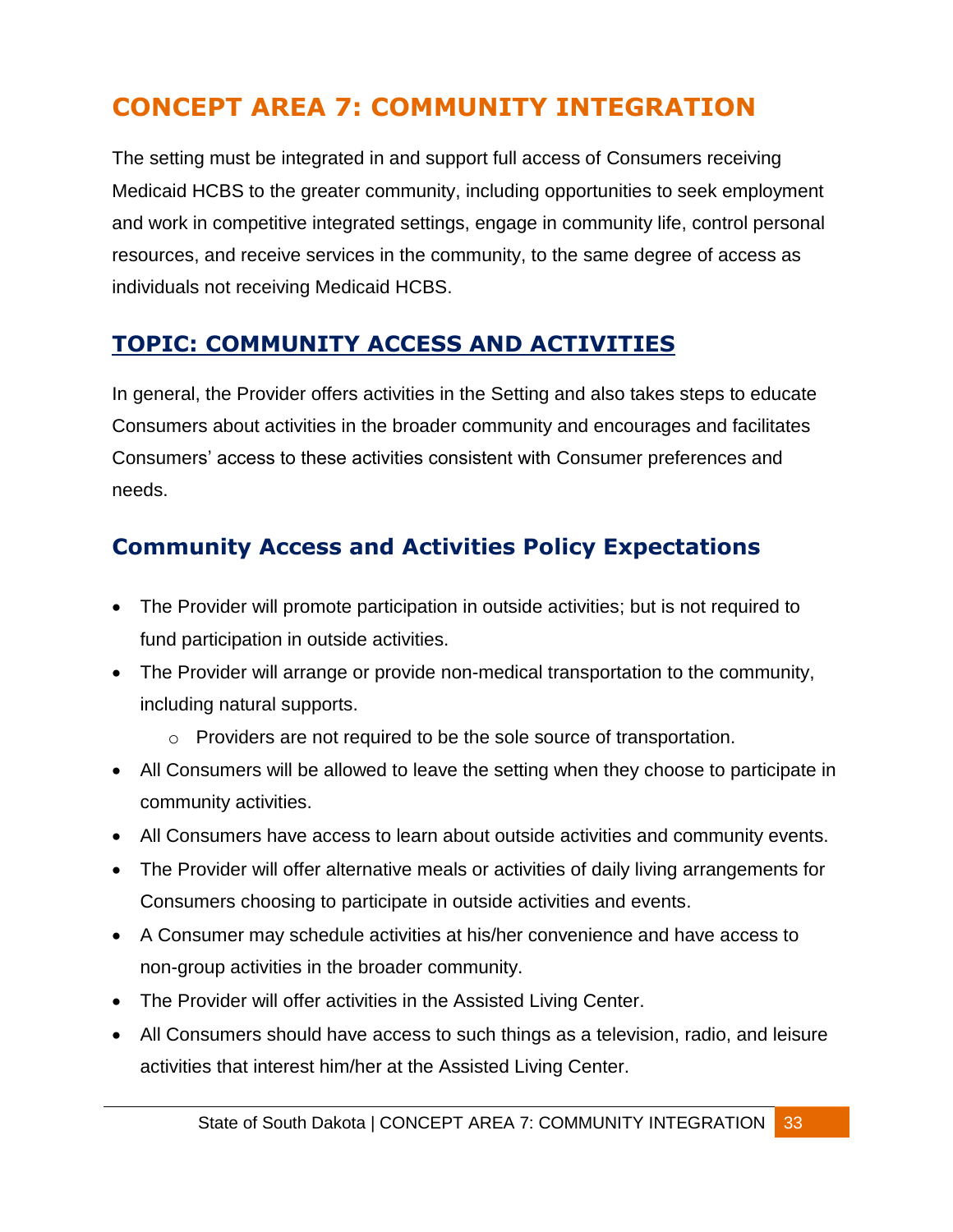• The Provider will seek approval for any modifications and/or restrictions by completing and submitting the "Assisted Living Request for Modifications to LTSS Care Plan" form to the Consumer's LTSS Specialist. Refer to the "Provider Policy Expectations" section of this guide for information on how to justify the restriction(s).

#### <span id="page-34-0"></span>**TOPIC: ACCESS TO FINANCIAL RESOURCES**

In general, Consumers and as applicable the Consumer's Representative Payee must be able to access personal resources.

#### <span id="page-34-1"></span>**Access to Financial Resources Policy Expectations**

- All Consumers have the right to choose their banking and financial services.
- All Consumers have access to their funds and other personal resources.
- The Provider will ensure all Consumers are able to keep their personal needs allowance.
- The Provider, if identified as the Representative Payee, may manage a Consumer's personal finances.
- All Consumers have the opportunity to shop and make purchases consistent with their choices and available personal resources.
- The Provider will ensure that comingling of funds does not occur.
- The Provider will seek approval for any modifications and/or restrictions by completing and submitting the "Assisted Living Request for Modifications to LTSS Care Plan" form to the Consumer's LTSS Specialist. Refer to the "Provider Policy Expectations" section of this guide for information on how to justify the restriction(s).

## <span id="page-34-2"></span>**TOPIC: WORK AND VOLUNTEER**

In general, Consumers are able to work and volunteer in the community as they choose**.**

## <span id="page-34-3"></span>**Work and Volunteer Policy Expectations**

 The Provider will offer alternative meals or activities of daily living arrangements for Consumers choosing to work or volunteer.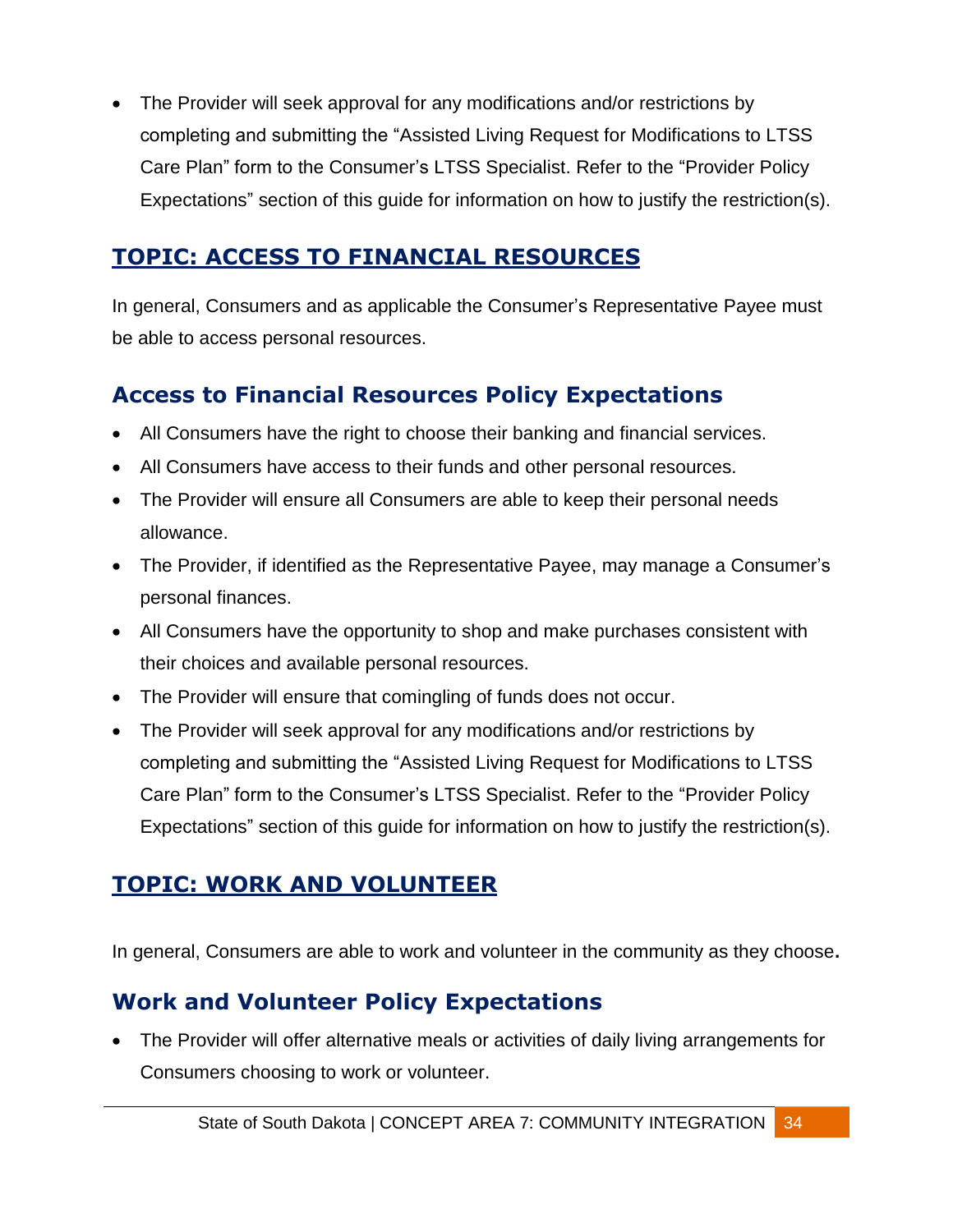- The Provider will arrange transportation or natural supports for Consumers wishing to work or volunteer.
	- o Providers are not required to be the sole source of transportation.
- The Provider will facilitate access to materials advertising opportunities to work or volunteer.
- A Consumer may participate in meaningful non-work activities in an integrated community setting for the period of time he/she desires.
- The Provider will seek approval for any modifications and/or restrictions by completing and submitting the "Assisted Living Request for Modifications to LTSS Care Plan" form to the Consumer's LTSS Specialist. Refer to the "Provider Policy Expectations" section of this guide for information on how to justify the restriction(s).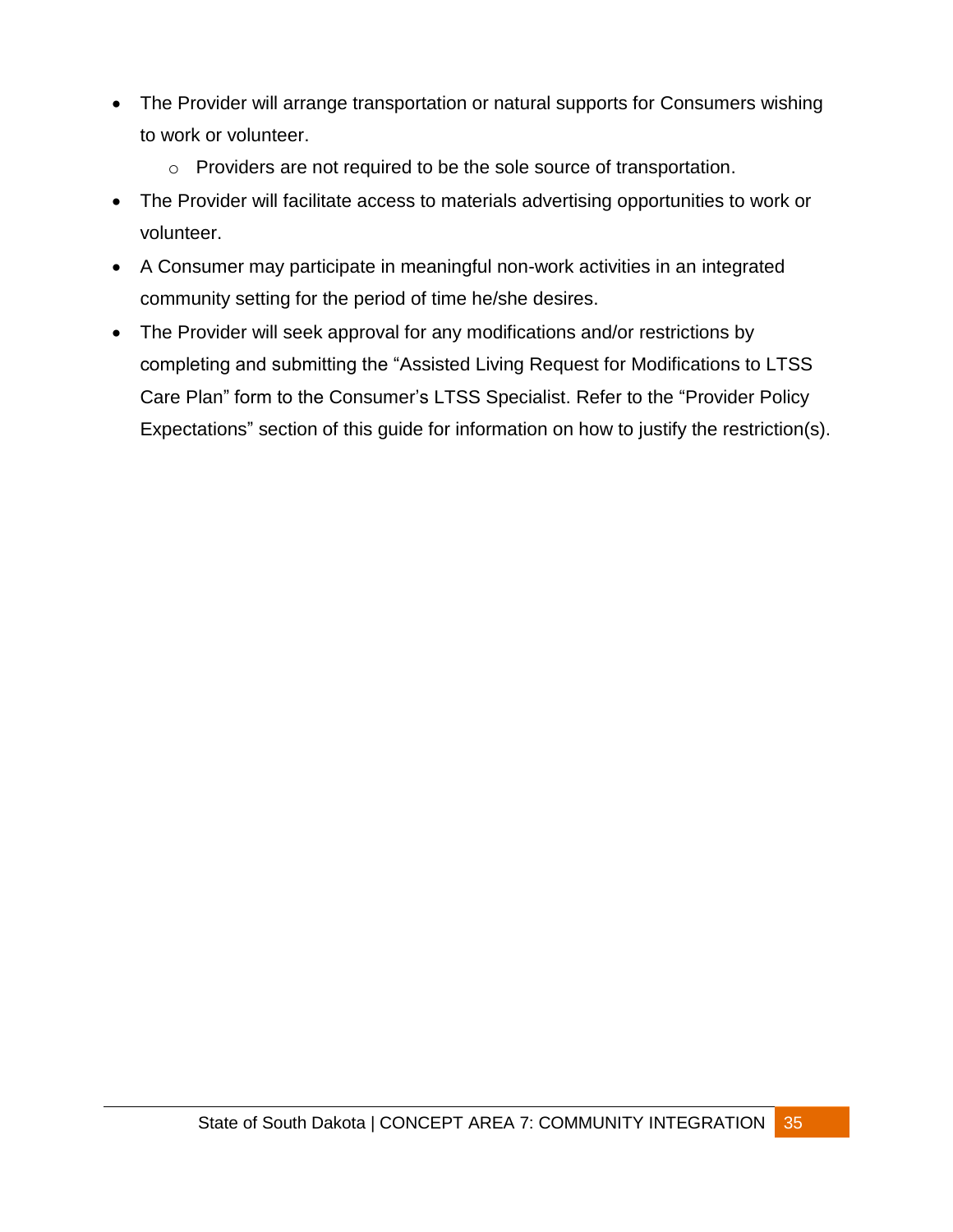# <span id="page-36-0"></span>**RESOURCES**

#### **[AMERICANS WITH DISABILITIES ACT \(ADA\)](https://www.ada.gov/)**

The ADA prohibits discrimination on the basis of disability in employment, state and local government, public accommodations, commercial facilities, transportation, and telecommunications. To be protected by the ADA, one must have a disability or have a relationship or association with an individual with a disability. An individual with a disability is defined by the ADA as a person who has a physical or mental impairment that substantially limits one or more major life activities, a person who has a history or record of such impairment, or a person who is perceived by others as having such impairment. Link directly to **<https://www.ada.gov/>**.

#### **ARTICLE 44:70 - [ASSISTED LIVING CENTERS](http://sdlegislature.gov/Rules/DisplayRule.aspx?Rule=44:70)**

To review Administrative Rules of South Dakota (ARSD) that pertain to Assisted Living Centers, log onto **[http://sdlegislature.gov/Rules/DisplayRule.aspx?Rule=44:70.](http://sdlegislature.gov/Rules/DisplayRule.aspx?Rule=44:70)**

#### **CHAPTER 22-46 – [ABUSE, NEGLECT, OR EXPLOITATION OF ELDERS OR](http://www.sdlegislature.gov/Statutes/Codified_Laws/DisplayStatute.aspx?Type=Statute&Statute=22-46)  [ADULTS WITH DISABILITIES](http://www.sdlegislature.gov/Statutes/Codified_Laws/DisplayStatute.aspx?Type=Statute&Statute=22-46)**

To review South Dakota Codified Law (SDCL) that pertains to abuse, neglect or exploitation of elders or adults with disabilities (including mandatory reporting of abuse or neglect by staff and by person in charge of the Assisted Living Center), log onto **[http://www.sdlegislature.gov/Statutes/Codified\\_Laws/DisplayStatute.aspx?Type=](http://www.sdlegislature.gov/Statutes/Codified_Laws/DisplayStatute.aspx?Type=Statute&Statute=22-46) [Statute&Statute=22-46.](http://www.sdlegislature.gov/Statutes/Codified_Laws/DisplayStatute.aspx?Type=Statute&Statute=22-46)** 

#### **CHAPTER 43-32 – [LEASE OF REAL PROPERTY](http://www.sdlegislature.gov/Statutes/Codified_Laws/DisplayStatute.aspx?Type=Statute&Statute=43-32)**

To review South Dakota Codified Law (SDCL) that pertains to lease of real property, log onto

**[http://www.sdlegislature.gov/Statutes/PrinterStatute.aspx?Type=Statute&Statute=](http://www.sdlegislature.gov/Statutes/PrinterStatute.aspx?Type=Statute&Statute=43-32) [43-32.](http://www.sdlegislature.gov/Statutes/PrinterStatute.aspx?Type=Statute&Statute=43-32)**

#### **[HOME & COMMUNITY-BASED SETTINGS FINAL RULE](https://www.medicaid.gov/medicaid-chip-program-information/by-topics/long-term-services-and-supports/home-and-community-based-services/home-and-community-based-services.html)**

Home and community-based services (HCBS) provide opportunities for Medicaid